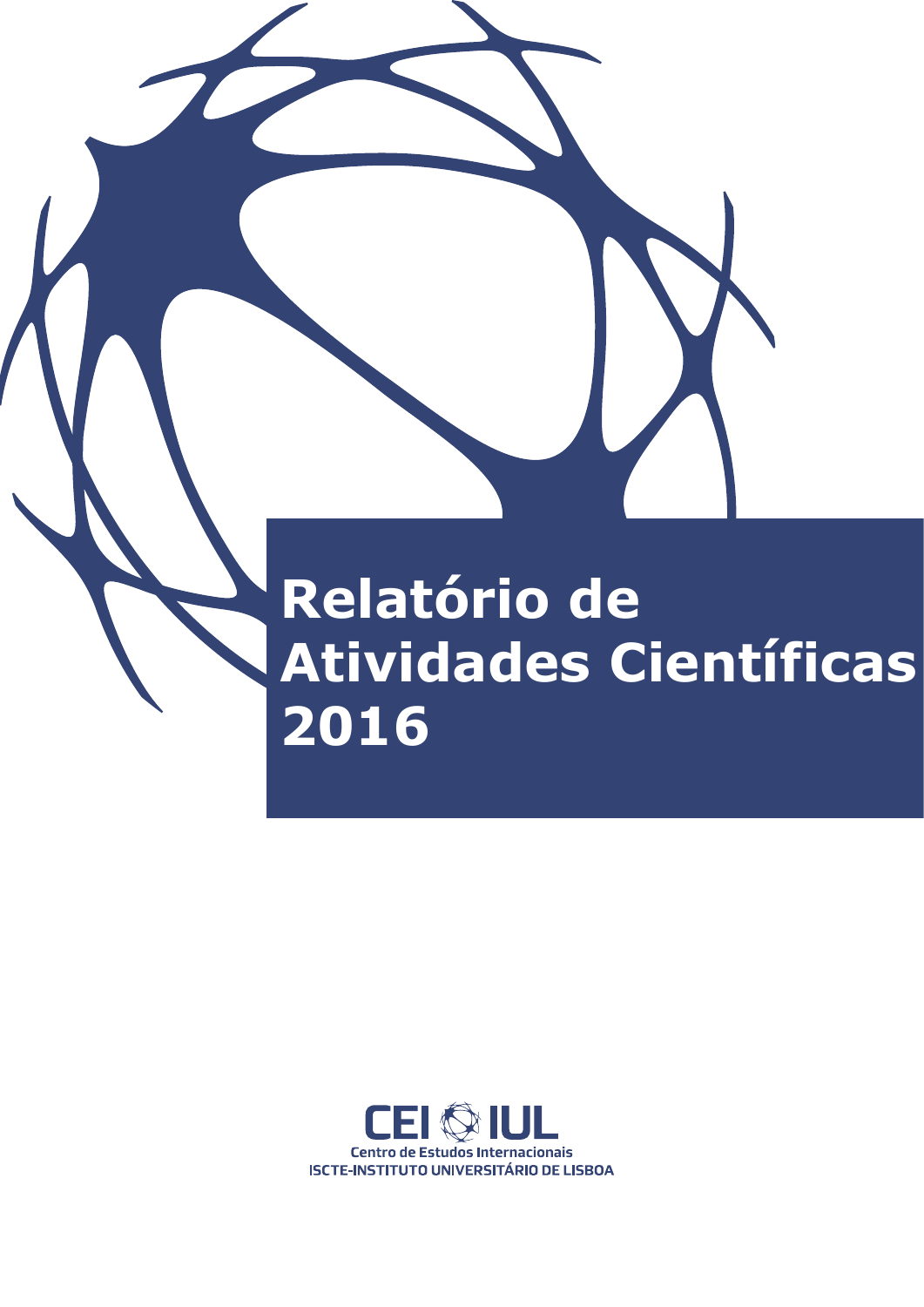# **1 Publicações**

# **1.1 Com revisão científica:**

#### **1.1.1 Artigos em revistas indexadas SCOPUS**

Barros, C., Leão, E., Macanda, N. e Mendes, Z. (2016). "A Bayesian efficiency analysis of Angolan banks". *South African Journal of Economics*, 84 (3), pp. 484-498.

Cascão, Ana Elisa e Nicol, A. (2016). "Grand Ethiopian Renaissance Dam (GERD): New Norms of Cooperation in the Nile Basin?". *Water International*, 41 (4), 550-573.

- Edite Rosário, Diogo Costa, Luís Timóteo, Ana Rodrigues, Jorge Varanda, Susana Vaz Nery e Miguel Brito (2016). "Main causes of death and socioeconomic status in Dande, Angola: results from Verbal Autopsies of deaths occurring between 2009-2014". *BMJ Public Health*, 16: 719.
- Esteves, Ana Margarida (2016). "Radical Environmentalism and "Commoning": Synergies Between Ecosystem Regeneration and Social Governance at Tamera Ecovillage, Portugal". *Antipode.*
- Farre, Albert (2016). "Ruinas y legitimidad en Massinga. Formas de pensar el pasado entre aancianos empobrecidos del sur de Mozambique". *Revista de Antropología Social*, 25 (2), 361-387.
- Liberato, Ermelinda (2016). "40 anos de independência. Uma reflexão em torno da condição da mulher angolana". *Estudos Feministas*, 24 (3), 997-1006.
- Marchi, Ricardo (2016). "The Nouvelle Droite in Portugal: a new strategy for the Portuguese radical right – between the authoritarian regime and the transition to democracy". *Patterns of Prejudice*, 50 (3), 232-252.
- Martins, Vasco (2016). "Politics of power and hierarchies of citizenship in Angola". *Citizenship Studies*, 21 (1), 100-115.
- Moriconi, Marcelo (2016). "The Official Football Match-Fixing Prevention Discourse as a Cognitive Limitation (the cases of Iberian Countries)". *Soccer and Society*, 1-17.
- Moriconi, Marcelo e Rita Teixeira-Diniz (2016). "Fixed matches in Portugal–myths, perceptions and attitudes: a study focusing on referees and fans". *Sociología, Problemas y Prácticas*, 82, pp. 145-164.
- Moriconi, Marcelo e Tiago Carvalho (2016). "Social Classes and Tolerance to Corruption in Portugal: Which is the Relation?". *Portuguese Journal of Social Science*, 15 (2).
- Neto, Pedro F. (2016). "The Consolidation of the Angola—Zambia Border: Violence, Forced Displacement, Smugglers and Savimbi". *Journal of Borderlands Studies,* 1-20.
- Pineda-Peña, Jorge Varanda, João Dinis de Sousa, Kristof Theys, Inês Bártolo, Thomas Leitner, Nuno Taveira, Anne-Mieke Vandamme e Ana B. Abecasis (2016). "On the contribution of Angola to the initial spread of HIV-1". *Infection, Genetics and Evolution*, 46, pp. 219-222.
- Seabra, Pedro, Abdenur, Adriana Erthal e Frank Mattheis (2016). "An Ocean for the Global South: Brazil and the Zone of Peace and Cooperation in the South Atlantic". *Cambridge Review of International Affairs*, 29 (3), 1112-1131
- Seibert, Gerhard (2016). "São Tomé and Príncipe 1975-2015: politics and economy in a former plantation economy"*. Estudos Ibero-Americanos,* 42 (3), 987-1012.
- Sequeira, Ana Rita, Mark P. McHenry, Angus Morrison-Saunders, Hudson Mtegha e David Doepel (2016) "Is the Extractive Industry Transparency Initiative (EITI) sufficient to generate transparency in environmental impact and legacy risks? The Zambian minerals sector". *Journal of Cleaner Production*, 129, 427-436.
- Sousa, Ricardo Real Pedrosa de (2016). "Greed, grievance, leadership and external interventions in the initiation and intensification of the civil war in Angola". *JANUS.NET ejournal of International Relations*, 7 (1), 73-95.
- Vidal, Nuno (2016). "MPLA e a governação: entre internacionalismo progressista marxista e pragmatismo liberal-nacionalista". *Estudos Ibero-Americanos*, 42 (3), 815-854.
- Yihdego, Zeray, Rieu-Clark, Alistair, e Cascão, Ana Elisa (2016). "Editorial How has the Grand Ethiopian Renaissance Dam changed the legal, political, economic and scientific dynamics in the Nile Basin?". *Water International*, 41 (4), 503-511.
- Ylönen, Aleksi (2016). "Reflections on Peacebuilding Interventionism: State and Nationbuilding dilemmas in Southern Sudan (2005 to the present)". *Global Change, Peace & Security: formerly Pacifica Review: Peace, Security & Global Change,* 28 (2), 213-223.
- Zeitoun, M., Cascão, A. E., Warner, J., Mirumachi, N., Matthews, N., Menga, F., and Farnum, R.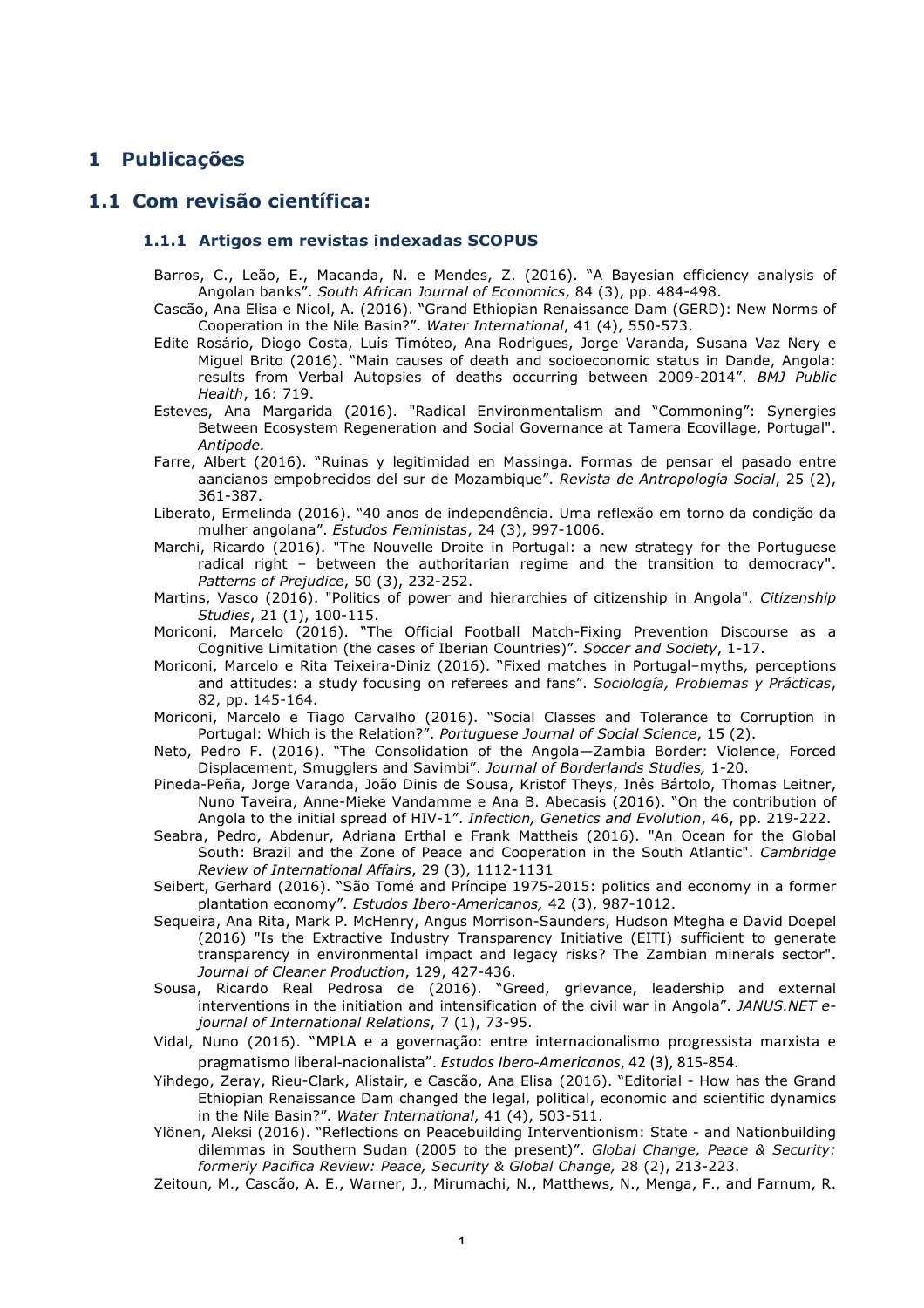(2016). "Transboundary Water Interaction III: Contest and Compliance". *International Environmental Agreements: Politics, Law and Economics,* pp. 1-24.

#### **1.1.2 Artigos em revistas indexadas em outras bases**

- Daniele, Giulia (2016). "Looking for a new legitimacy: internal challenges within the Israeli Left". *Global Discourse: An Interdisciplinary Journal of Current Affairs and Applied Contemporary Thought*, 6 (3), 470-486.
- Fonseca, Ana Mónica (2016). "A Constituição de 1976: a visão de Bona". *Relações Internacionais*, 49, 11-26.
- Garrido, Rui (2016). "Ativismo LGBT num Campo Político Hostil Uma leitura dos movimentos ativistas no Uganda". *Cadernos de Estudos Africanos*, 31, pp. 95-114.
- Marchi, R. e Zúquete, J. P. (2016). "The Other Side of Protest Music: the Extreme Right and Skinhead Culture in Democratic Portugal (1974-2015)". *JOMEC. Journalism, media and cultural studies*, 9, pp. 48-69.

Zúquete, J. P. (2016). "Era uma vez o populismo …". *Relações Internacionais*, 50, pp. 11-22.

#### **1.1.3 Artigos em revistas não indexadas**

- Almeida, Eugénio Costa (2016). "O papel da União Africana na segurança em África: do Mar Mediterrâneo ao Cabo". *Proelium*, 10, pp. 129-140.
- Almirante, Libertad Jiménez (2016). "La lucha contra el androcentrismo en el desarrollo socioeconómico: la agenda internacional de las mujeres". *Estudios de género*, 2 (3), 126- 159.
- Barreto, Maria Antónia, Ana Castanheiro, Filipe Santos, Mónica Silva (2016). "Parcerias Para A Educação Global: O Caso Do Projeto MUSEO MUNDIAL". *Sinergias ED*, 3, pp. 99-109.
- Bernardino, Luís e Eugénio Costa Almeida (2016). "Uma reflexão estratégica sobre a segurança e defesa em Angola e a intervenção no contexto regional subsaariano". *Revista Sol Nascente*, 9, 45-67.
- Bernardino, Luis e Francisco Duarte Azevedo (2016). "Uma nova visão geoestratégica na comunidade de países de língua portuguesa: a identidade da CPLP no domínio da defesa", *Proelium*, 10, pp. 21-42.
- Bernardino, Luis e Gustavo Plácido dos Santos (2016). The Angolan Armed Forces and the African Peace and Security Architecture. *Southern African Peace and Security Studies,* 5 (1), 5-19.
- Bussotti, Luca (2016). "A representação da África na música italiana contemporânea: das primeiras experiências coloniais ao fascismo". *Cescontexto*, 14, pp. 64-83.
- Ferreira, Marcos Faria (2016). "Epistemology Matters. Human Security and Visual Research Methods". *Journal of Human Security Studies*, 5 (1), 1-18.
- Marsili, M. (2016). "The Birth of a (Fake?) Nation at the Aftermath of the Decomposition of USSR. The Unsolved Issue of Post-Soviet 'Frozen Conflicts'". *Proelium: Revista Científica da Academia Militar*, 10, pp. 161-178.
- Martins, V.M. (2016). "A estranha oligarquia: O magnífico mito de Angola". *Relações Internacionais*, 50, 147-150.
- Ramos, Manuel João (2016). "Illustrated Conference Report on the International Workshop on Documentation and Preservation of Ethiopian Cultural and Art Heritage of the Haddis Alemayehu Cultural and Research Institute, 19 May 2012, Debre Markos University". *ITYOP̣IS – Northeast African Journal of Social Sciences and Humanities (NEAJ)*, 2 (1), 155-159.
- Ramos, Manuel João e Aina Azevedo (2016). "Drawing close On visual engagements in fieldwork, drawing workshops and the anthropological imagination". *Visual Ethnography*, 5 (1), 135-160.
- Roque de Pinho, J. (2016). "Portraits of Change by Farmers in Southern Guinea-Bissau". *Visual Ethnography,* 5 (1), 161-185.

#### **1.1.4 Livros com ISBN**

- Florêncio, Fernando (Ed.) (2016). *Dynamics of Social Reconstruction in Post-War Angola*. Freiburg: Arnold Bergstraesser Institut.
- Benet, J., Farré, A., Gimeno, J. e Tomàs, J. (2016). *Reis negres, cabells blancs, terra vermella. Homenatge al professor d'història d'Àfrica Ferran Iniesta Vernet*. Barcelona: Bellaterra.
- Marchi, Riccardo (coord.) (2016). *As direitas na democracia portuguesa: Origens, Percursos, Mudanças e Novos Desafios*. Alfragide: Leya/Texto.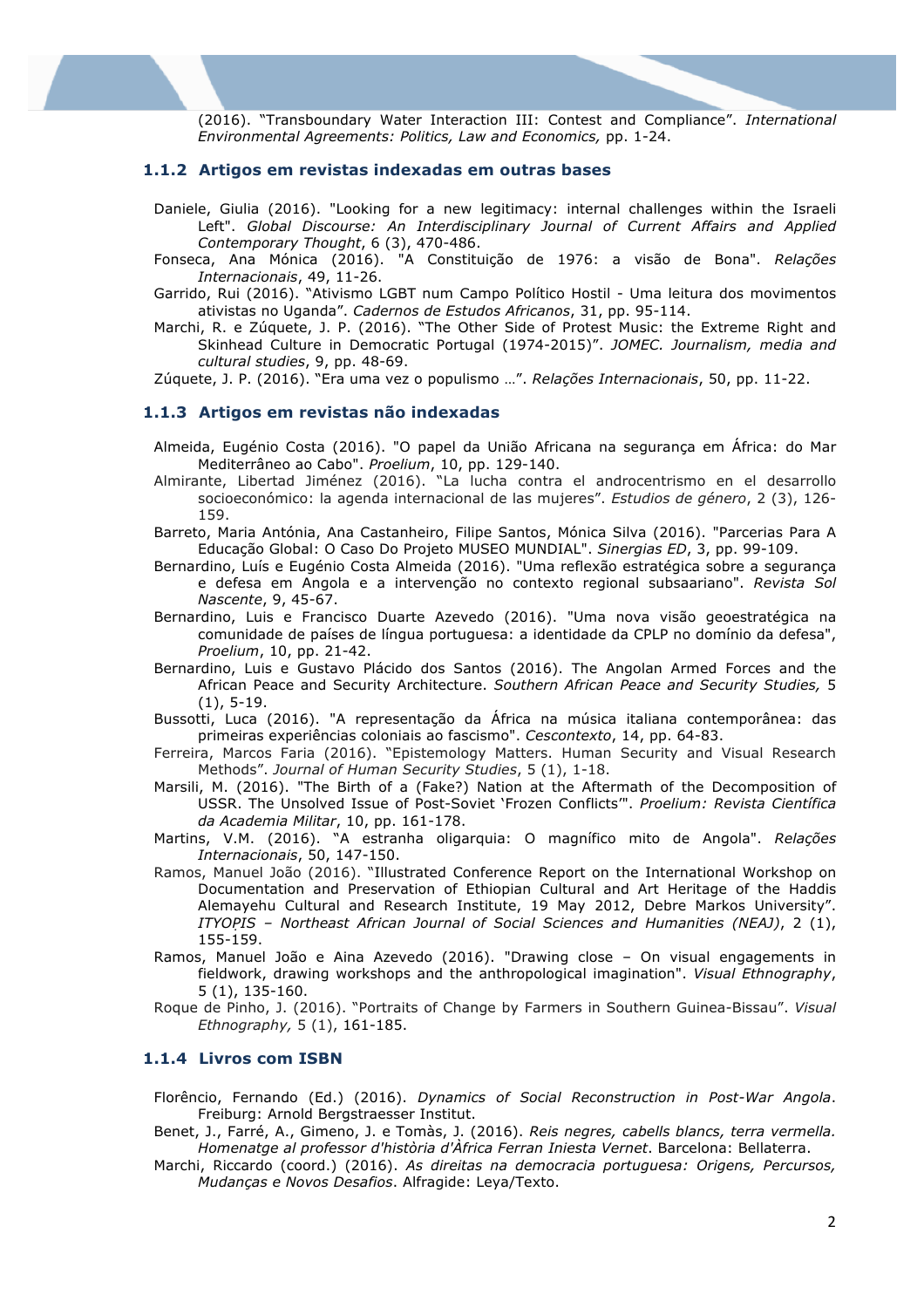#### **1.1.5 Capítulos de livros**

- Cascão, Ana Elisa e Nicol, A. (2016). "Sudan, 'kingmaker' in a new Nile hydropolitics: negotiating water and hydraulic infrastructure to expand large-scale irrigation". In E. Sandström, A. Jägerskog, e T. Oestigaard (eds.), *Land and Hydropolitics in the Nile River Basin: Challenges and New Investments* (pp. 89-116). London: Routledge.
- Daniele, Giulia (2016). "Israeli Grassroots Activism: Recent Waves of Protests and Heterogeneous Political Identities". In Holliday Shabnam and Philip Leech (eds.) *Political Identities and Popular Uprisings in the Middle East* (77-94). Lanham: Rowman and Littlefield Publishers.
- Farré, Albert (2016) "Les lliçons de L'Índic". In J. Benet et. al., *Reis negres, cabells blancs, terra*  vermella. Homenatge al professor d'història d'Africa Ferran Iniesta Vernet (pp.169-178). Barcelona: Bellaterra.
- Florêncio, Fernando (2016). "Bailundo: A Bipolar Political Arena". In Fernando Florêncio (Ed.), *Dynamics of Social Reconstruction in Post-War Angola*. Freiburg: Arnold Bergstraesser Institut.
- Rodrigues, Luís Nuno (2016). "A organização das Nações Unidas e a descolonização portuguesa. Do 25 de Abril à Lei da Descolonização". In Ana Belchior e Nuno de Almeida (Eds.), *Dos "Anos Quentes" à estabilidade democrática* (pp. 113-126). Lisboa: Mundos Sociais.
- Roque de Pinho, Joana (2016). "Beautiful and Ugly Animals in Kenya Maasailand: Why beauty matters for biodiversity conservation in Africa". In Évora, I. e Frias, S. (eds), *In progress: 2º Seminário sobre Ciências Sociais e Desenvolvimento em África* (pp. 96-117). Centro de Estudos sobre Africa e do Desenvolvimento, Instituto Superior de Gestão, Lisbon, Portugal.
- Sá, Ana Lúcia (2016). "The Concept of 'Land' in Bioko: 'Land as Property' and 'Land as Country'". In Axel Fleisch e Rhiannon Stephens (Ed.), *Doing Conceptual History in Africa* (pp. 138-161). New York e Oxford.
- Seibert, Gerhard (2016). "São Tomé and Príncipe: The first plantation economy in the tropics". In Robin Law, Suzanne Schwarz e Silke Strickrodt (eds.), *Commercial Agriculture, the Slave Trade & Slavery in Atlantic Africa* (pp. 54-78). Woodbridge: James Currey & Rochester, NY: Boydell & Brewer Inc.
- Vargas, Mojana (2016). "Didn't Your Parents Like You?". In Mitchell-Walthour, Gladys L. & Hordge-Freeman, Elizabeth (eds.), *Race and the Politics of Knowledge Production* (pp. 59- 74). Palgrave.
- Zúquete, J. P. (2016). "A cognitive challenge: The study of the radical right between nationalism and transnationalism". In Jérôme Jamin (Ed.), *L'extrême droite en Europe* (pp. 351-378). Bruxelles: Bruylant.
- Zúquete, J. P. (2016). "World War A: Contemporary anarchists and extreme left perpetrators". In Michael Fredholm (Ed.), *Understanding Lone Actor Terrorism: Past Experience, Future Outlook, and Response Strategies* (pp. 46-65). London & New York: Routledge.

#### **1.1.6 Artigos em actas de congresso indexadas**

#### **1.2 Sem revisão científica:**

#### **1.2.1 Artigos em revistas**

- Marchi, Riccardo, Odilon Caldeira Neto e Leandro Pereira Gonçalves (2016). "Dossiê: Radicalismos políticos". *Oficina do Historiador*, 9 (1), 3-6.
- Marchi, Riccardo (2016). "Radicalismo na política: reflexões com António Costa Pinto e André Freire (Entrevista)", *Oficina do Historiador*, 9 (1), 228-236.
- Nascimento, Augusto e Marcelo Bittencourt (2016). "Quatro décadas de independência: da cartilha ideológica às contingências políticas e sociais nos PALOP". *Estudos Ibero-Americanos*, 42 (3), 797-814.

#### **1.2.2 Livro ISBN**

- Rocha, Jorge Silva (Org.) (2016). *Colectânea de Textos. Congressos da Comissão Internacional de História Militar. Participação Portuguesa*. Lisboa: Comissão Portuguesa de História Militar.
- Rocha, Jorge Silva (Org.). (2016). *Nos 600 anos da Conquista de Ceuta. Portugal e a criação do primeiro sistema mundial. Actas do XXIV Colóquio de História Militar*. Lisboa: Comissão Portuguesa de História Militar.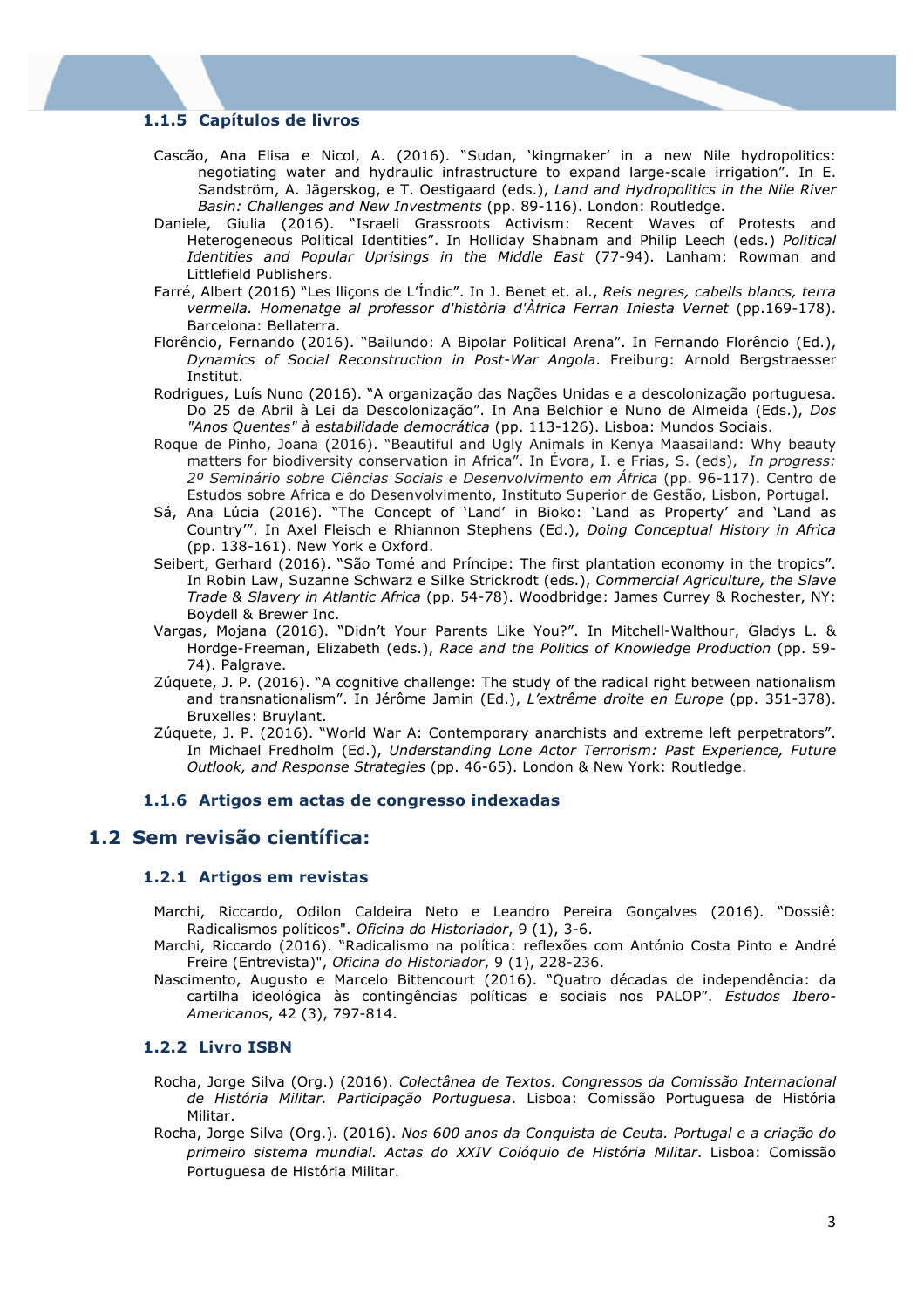Ylönen, Aleksi (2016). *On State, Marginalization, and Origins of Rebellion: The Formation of Insurgencies in Southern Sudan*. Trenton (NJ), USA: Africa World Press.

#### **1.2.3 Capítulos de livros**

- Almas, Rui Paulo e Santos, João Manuel (2016). "Tendências recentes do comércio internacional e do investimento direto de Portugal com o exterior". *Janus 2017 - Anuário de Relações Exteriores I* (pp. 64-65). Lisboa: Observare-Universidade Autónoma de Lisboa.
- Carreras, Luis A. Fretes (2016). Transformaciones geopolíticas en América del sur. Crisis de las relaciones internacionales del Paraguay en el Mercosur y la Unasur. Katarzyna Krzywicka, Paweł Trefler (eds.), *Przeobrażenia geopolityczne i nowe zagrożenia w Ameryce Lacińskiej - Transformaciones geopolíticas y nuevas amenazas en América Latina* (pp. 73-93). Lublin: Editorial de la Universidad Maria Curie-Sklodowska.
- Esteves, Ana Margarida (2016). "Embodied Knowledge, Networks of Trust: Methodological challenges and political innovations of the "Healing Biotope Model", as implemented by the intentional community of Tamera, southern Portugal". In Cristina Haguenauer (Ed.). *Redes e Comunidades: Uma visão transdisciplinar*. Rio de Janeiro: CRV.
- Ferreira, Marcos Faria (2016). "Segurança Humana". In Duque et al. (eds.), *Segurança Contemporânea* (pp. 99-112). Lisboa: Pactor.
- Ferreira, Marcos Faria (2016). "The Bestseller. Three Posthumous Lives of Stalin". In Martínez and Agu (eds.), *Aesthetics of Repair in Contemporary Georgia* (pp. 64-71). Tartu: Tartu Art Museum.
- Garrido, Rui (2016). *The Anti Homosexuality Act, 2014: legislação anti-gay e a ameaça aos direitos humanos da população LGBTI no Uganda*. In Gonçalves, Rubén (coor.), *Dimensões dos Direitos Humanos* (pp. 253-268)*.* Porto: Universidade Portucalense Infante D. Henrique.
- Liberato, Ermelinda (2016). A nova emigração portuguesa para Angola: integração diferenciada e forte ligação a Portugal. In João Peixoto, Isabel Tiago de Oliveira, Joana Azevedo, José Carlos Marques, Pedro Góis, Jorge Malheiros e Paulo Miguel Madeira (orgs.), *Regresso ao futuro: a nova emigração e a sociedade portuguesa* (pp. 199-233). Lisboa: Gradiva.
- Medeiros, António (2016). "Na Barca de Passagem em Serreleis: Paisagem, etnografia e nacionalização da cultura". In Pedro Tomé (Ed.). *Reflexiones Rayanas* (pp. 80-193). Léon
- Medeiros, António (2016). "Realização de Histórias de Vida Antropológicas". In Sónia Bernardes e Susana Carvalhosa (Ed.). *Manual de Práticas Pedagógicas* (pp. 34-37). Lisboa: ISCTE-IUL.
- Romão, Filipe Vasconcelos (2016). "O fim do bipartidarismo em Espanha". In *Janus 2017 — Anuário de Relações Exteriores I* (pp. 32-33). Lisboa: Observare-Universidade Autónoma de Lisboa.
- Romão, Filipe Vasconcelos (2016)." 2016: o ano de debacle brasileira". In *Janus 2017 - Anuário de Relações Exteriores I* (pp. 40-41). Lisboa: Observare-Universidade Autónoma de Lisboa.

#### **1.2.4 Artigos em actas de congresso não indexadas**

- Amaral, Filomena (2016). "Views of local communities and indigenous people on Congolese rainforest sustainable management reform". de Melo et al. (ed.), *Proceedings of the 22nd Annual International Sustainable Development Research Society Conference: Rethinking Sustainability Models and Practices: Challenges for the New and Old World Contexts*, International Sustainable Development Research Society and the Center for Environmental and Sustainability Research, School of Science and Technology. Lisboa: Universidade Nova de Lisboa, Lisboa.
- Nunes, João Arsénio (2016). "Nicos Poulantzas, a revolução portuguesa e a questão do eurocomunismo". *III Jornadas Poulantzas*. Brasil: Cemarx, Instituto de Filosofia e Ciências Humanas da Universidade de Campinas.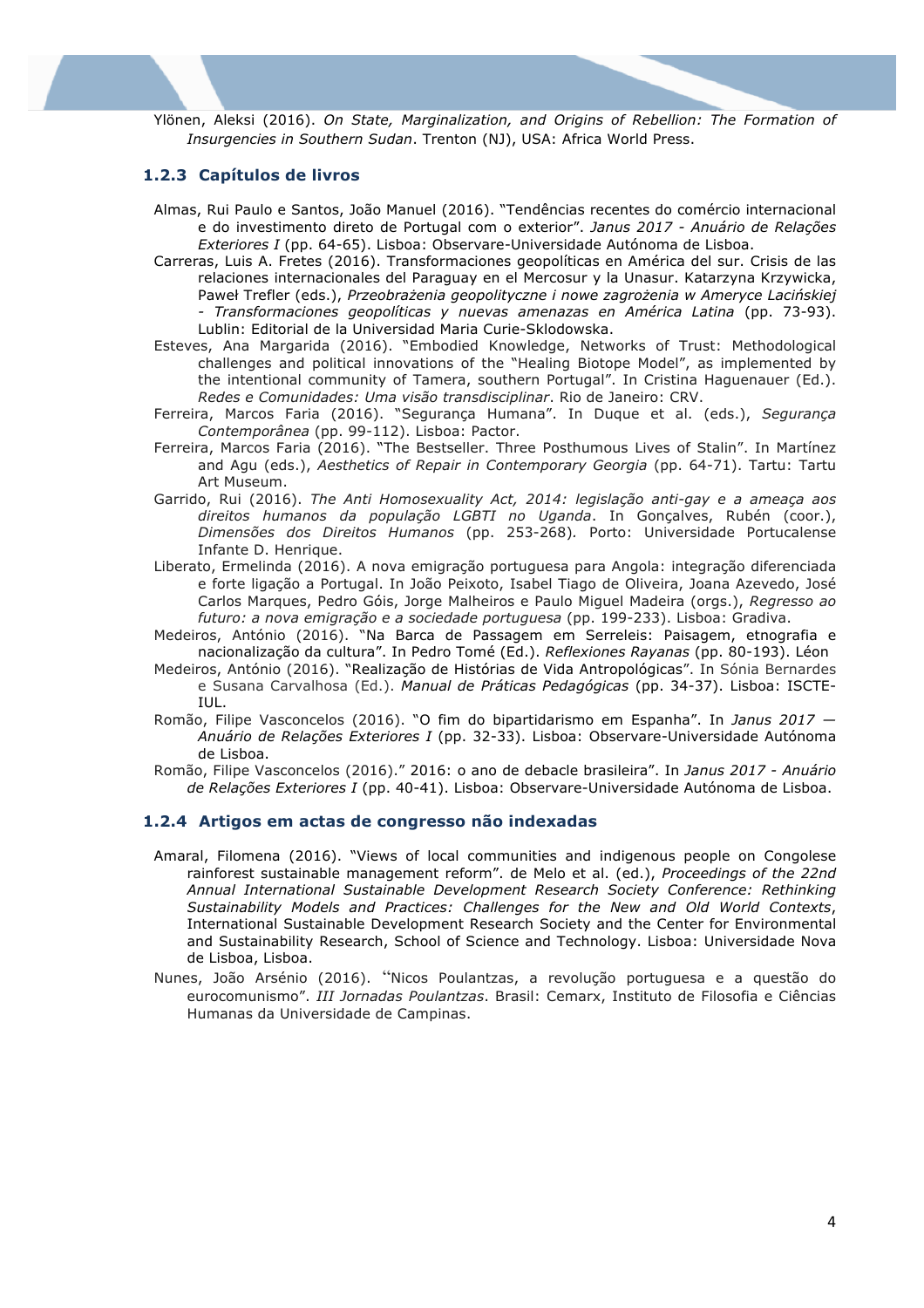# **2 Working paper com avaliação científica, com publicação online**

# **3 Outras Publicações**

### **3.1 Relatórios:**

- **3.1.1 Relatório anual do responsável geral de projecto científico internacional**
- **3.1.2 Relatório anual do responsável local de projecto científico internacional**
- **3.1.3 Relatório anual do responsável de projecto científico nacional**
- **3.1.4 Relatório final do responsável de projecto científico internacional**
- **3.1.5 Relatório final do responsável de projecto científico nacional**
- **3.1.6 Relatório de coordenação de bolseiros de iniciação à investigação**

# **3.2 Recensão de obra em revista com avaliação científica, em revistas indexadas**

# **3.3 Recensão de obra em revista com avaliação científica, em revistas não indexadas**

Liberato, Ermelinda (2016). "Barbeitos, Arlindo. (2011). Angola-Portugal: Representações de Si e de Outrem ou o Jogo Equívoco das Identidades, Luanda, Kilombelombe. 843 p.". *Revista Crítica Histórica*, 7 (13), 1-5.

Liberato, Ermelinda (2016). "Filipe, Celso (2013) O Poder Angolano em Portugal: Presença e Influência do Capital de um Pais Emergente, Lisboa, Planeta Editores, 118 p.". *Estudos de Sociologia*, 21 (40), 245-248.

# **4 Teses/Dissertações concluídas por membros das UI**

#### **4.1 Teses de doutoramento concluídas por membros da UI em 2016**

- António Guebe (2016). *A Influência da Educação Formal na Educação Tradicional, em Angola: O Caso dos Vahanya*. Orientador: Antónia Barreto. Co-orientador: Clara Carvalho. Lisboa: ISCTE-IUL.
- Cláudio Tomás (2016). *Angola como experiencia da Humanidade nos discurso nas práticas alternativas de nação e de reconciliação nacional*. Orientador: Fernando Florêncio. Lisboa: ISCTE-IUL.
- Elisio Jossias (2016). *O primeiro a chegar é o dono da terra: pertença e posse da terra na região do Lago Niassa*. Co-orientador: Fernando Florêncio. Lisboa: ICS-UL.
- Filipe Nobre Faria (2016). *Liberal Democracy and Markets: An Evolutionary Political Theory of Preference Satisfaction*. UK: King's College London.
- Maria João Baessa Pinto (2016). *Estado, poderes linhageiros, poderes religiosos muçulmanos nos Macuas de Nacala – Oposições, ambiguidades e convergências*. Orientador: Eduardo Costa Dias. Lisboa: ISCTE-IUL.
- Pedro F. Neto (2016). *Além-Fronteiras: Lugar e memória na (re)criação identitária dos refugiados e repatriados Angolanos: Campo de Meheba, Zâmbia*. Orientador: Rosa Maria Perez. Lisboa: ISCTE-IUL.
- Ricardo Falcão (2016). *Apropriação de tecnologias de informação e comunicação no Senegal: sociabilidades jovens e valores sociais em crise*. Orientador: Clara Carvalho. Lisboa: ISCTE-IUL.
- Thiago Severiano Carvalho (2016). Identidades de ânimos, diferenças de propósitos. As relações entre Portugal e o Brasil (1974-1985). Orientador: Luís Nuno Rodrigues. Lisboa: ISCTE-IUL.
- Vasco Miguel Martins (2016). *Consciência, solidariedade e estratificação étnica dos Ovimbundu de Angola*. Orientador: Fernando Florêncio. Lisboa: ISCTE-IUL.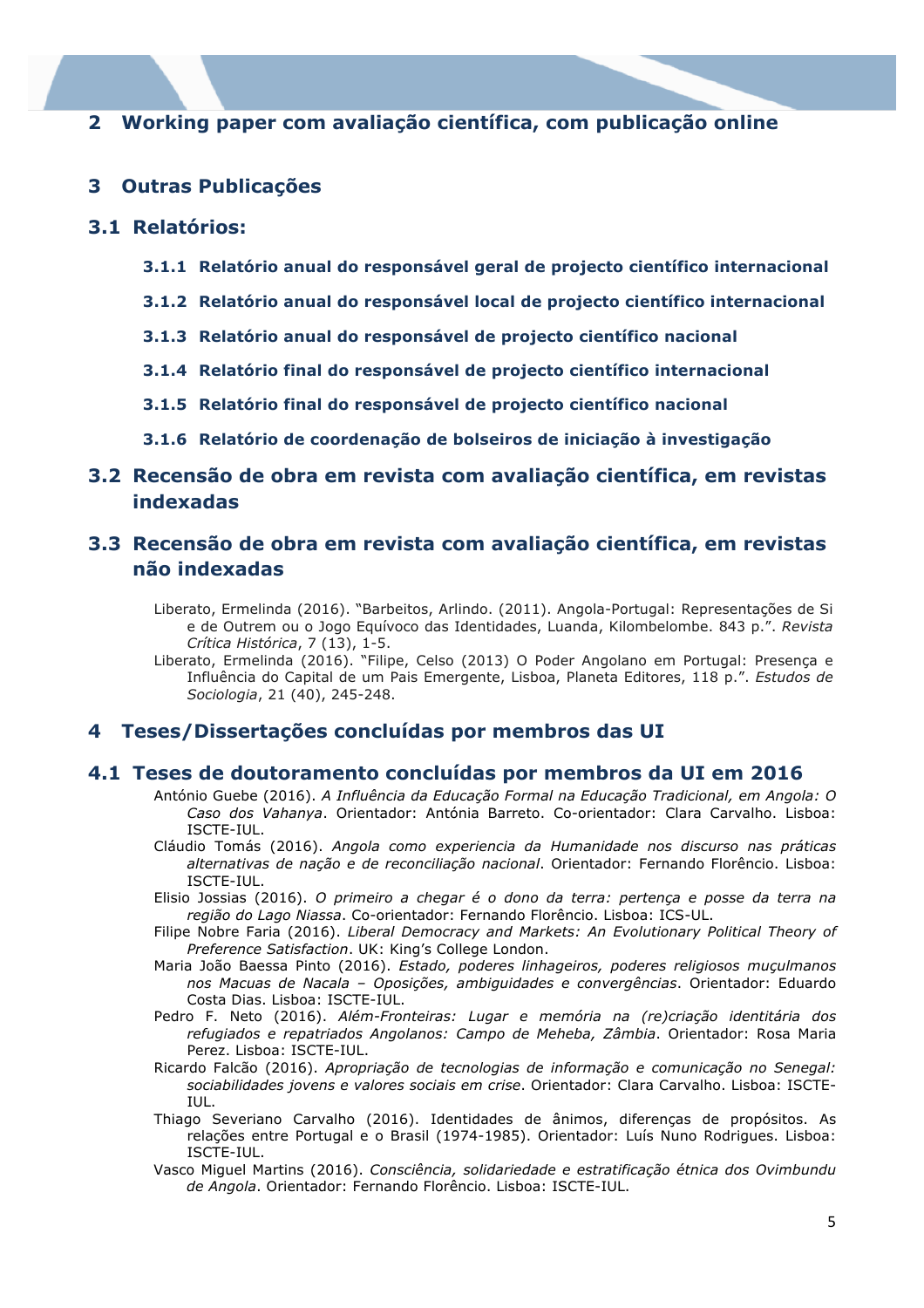# **5 Projectos de I&D**

# **5.1 Projectos Nacionais**

# **5.1.1 Projecto estratégico FCT**

| Título             | Coordenador do<br>projecto | Entidade(s)<br>financiadora(<br>s | Proponente<br>ou<br>Participante | <b>Investigad</b><br>or Principal<br>do ISCTE-<br>IUL | Data de<br>inicio | Data<br>de<br>términ | Orcamento<br>total $(\epsilon)$ | Orcamento<br>do ISCTE-<br>IUL $(\epsilon)$ |
|--------------------|----------------------------|-----------------------------------|----------------------------------|-------------------------------------------------------|-------------------|----------------------|---------------------------------|--------------------------------------------|
| UID/CPO/03122/2013 | Luís Nuno<br>Rodrigues     | FC <sub>1</sub>                   | CEI-IUL                          | Luís Nuno<br>Rodrigues                                | 01-01-2015        | $31 - 12 -$<br>2017  | 267.312€                        | 44.726.42€                                 |

#### **5.1.2 Projectos FCT**

| _______ |                            |                                |                                  |                                                         |                      |                    |                                 |                                            |
|---------|----------------------------|--------------------------------|----------------------------------|---------------------------------------------------------|----------------------|--------------------|---------------------------------|--------------------------------------------|
| Título  | Coordenador<br>do projecto | Entidade(s)<br>financiadora(s) | Proponente<br>ou<br>Participante | <b>Investigador</b><br>Principal do<br><b>ISCTE-IUL</b> | Data<br>de<br>inicio | Data de<br>término | Orcamento<br>total $(\epsilon)$ | Orcamento<br>do ISCTE-<br>IUL $(\epsilon)$ |
|         |                            |                                |                                  |                                                         |                      |                    |                                 |                                            |

#### **5.1.3 Outros Programas Nacionais**

| Título                                                         | Coordenador<br>do projecto | Entidade(s)<br>financiadora(s)     | <b>Proponente ou</b><br>Participante | <b>Investigador</b><br>Principal do<br><b>ISCTE-IUL</b> | Data<br>de<br>inicio | Data de<br>término | <b>Orcamen</b><br>to total<br>(€) | Orcamento<br>do ISCTE-IUL<br>(€) |
|----------------------------------------------------------------|----------------------------|------------------------------------|--------------------------------------|---------------------------------------------------------|----------------------|--------------------|-----------------------------------|----------------------------------|
| <b>FACC</b><br>Conferência<br>Ativismos                        | Ana Lúcia Sá               | <b>FCT</b>                         |                                      | Ana Lúcia Sá                                            | $19-10-$<br>2016     | 19-05-2017         | 1000€                             | 1783,7€                          |
| Diu e os<br>Diuenses:<br>perspetivas<br>multidiscipli<br>nares | Hugo Cardoso               | Fundação<br>Calouste<br>Gulbenkian |                                      | Pedro Pombo                                             | 2016-<br>$03 - 28$   | 2016-10-31         | 5895€                             | 250€                             |

#### **5.1.4 Instituições Privadas**

| Título | Coordenador<br>do projecto | Entidade(s)<br>financiadora(s) | Proponente ou<br>Participante | <b>Investigador</b><br>Principal do<br><b>ISCTE-IUL</b> | Data<br>de<br>inicio | Data de<br>término | Orcamen<br>to total<br>$\epsilon$ | Orcamento<br>do ISCTE-IUL<br>(€` |
|--------|----------------------------|--------------------------------|-------------------------------|---------------------------------------------------------|----------------------|--------------------|-----------------------------------|----------------------------------|
|        |                            |                                |                               |                                                         |                      |                    |                                   |                                  |

#### **5.1.5 Organismos Públicos**

| Título                                                                                                                                                                                                     | Coordenador<br>do projecto | Entidade(s)<br>financiadora(s) | Proponente<br>ou<br>Participante | <b>Investigador</b><br>Principal do<br><b>ISCTE-IUL</b> | Data de<br>inicio | Data de<br>término | Orçamento<br>total $(\epsilon)$ | Orcamento<br>do ISCTE-<br>IUL $(\epsilon)$ |
|------------------------------------------------------------------------------------------------------------------------------------------------------------------------------------------------------------|----------------------------|--------------------------------|----------------------------------|---------------------------------------------------------|-------------------|--------------------|---------------------------------|--------------------------------------------|
| Avaliação<br>Externa à<br>Intervenção da<br>Cooperação<br>Portuguesa no<br>Sector da<br>Educação (Pré-<br>Escolar, Básico e<br>Secundário) na<br>Guiné-Bissau<br>(2009-2016) -<br>Prestação de<br>servicos | Clara Carvalho             | Instituto Camões               | ISCTE-IUL                        | Clara Carvalho                                          | 19/09/2016        | 31/03/2017         | 26.544€                         |                                            |

# **5.2 Projectos Internacionais**

#### **5.2.1 Comissão Europeia**

| Título         | Coordenador<br>do projecto                | Entidade(s)<br>financiadora(<br>s)  | Proponente<br>oц<br><b>Participante</b> | <b>Investigador</b><br>Principal do<br><b>ISCTE-IUL</b> | Data de<br>início | Data de<br>término | Orcamento<br>total $(\epsilon)$ | Orcamento<br>do ISCTE-IUL<br>(€) |
|----------------|-------------------------------------------|-------------------------------------|-----------------------------------------|---------------------------------------------------------|-------------------|--------------------|---------------------------------|----------------------------------|
| Amitie<br>Code | Cobo- Comune di<br>Bologna                | EuropeAid                           |                                         | Clara Carvalho,<br>Maria Antónia<br>Barreto             | 20-05-2015        | 19-05-2018         | 2.385.504,0<br>$1 \in$          | 63.373.96 €                      |
| MAP-FGM        | Universidad Rey<br>Juan Carlos<br>(Spain) | European<br>Commission /<br>Justice |                                         | Clara Carvalho                                          | $01 - 02 - 2016$  | 31-01-2018         | 814.555.7€                      | 135.082.58€                      |

# **5.2.2 Outros Programas Internacionais**

| Título | Coordenador<br>do projecto | Entidade(s)<br>financiadora(s) | <b>Participantes</b> | Investigador<br>Principal do<br><b>ISCTE-IUL</b> | Data<br>de<br>início | Data de<br>termino | Orcamento<br>total $(\epsilon)$ | Orcamento<br>do ISCTE-<br>IUL $(\epsilon)$ |
|--------|----------------------------|--------------------------------|----------------------|--------------------------------------------------|----------------------|--------------------|---------------------------------|--------------------------------------------|
|        |                            |                                |                      |                                                  |                      |                    |                                 |                                            |

# **5.2.3 Instituições Privadas**

| Título | Coordenador<br>do projecto | Entidade(s)<br>financiadora (s) | Participante | <b>Investigador</b><br>Principal do<br><b>ISCTE-IUL</b> | Data de<br>inicio | Data de<br>termino | Orcamento<br>total (€) | Orcamento<br>do ISCTE-<br>IUL $(\epsilon)$ |
|--------|----------------------------|---------------------------------|--------------|---------------------------------------------------------|-------------------|--------------------|------------------------|--------------------------------------------|
|        |                            |                                 |              |                                                         |                   |                    |                        |                                            |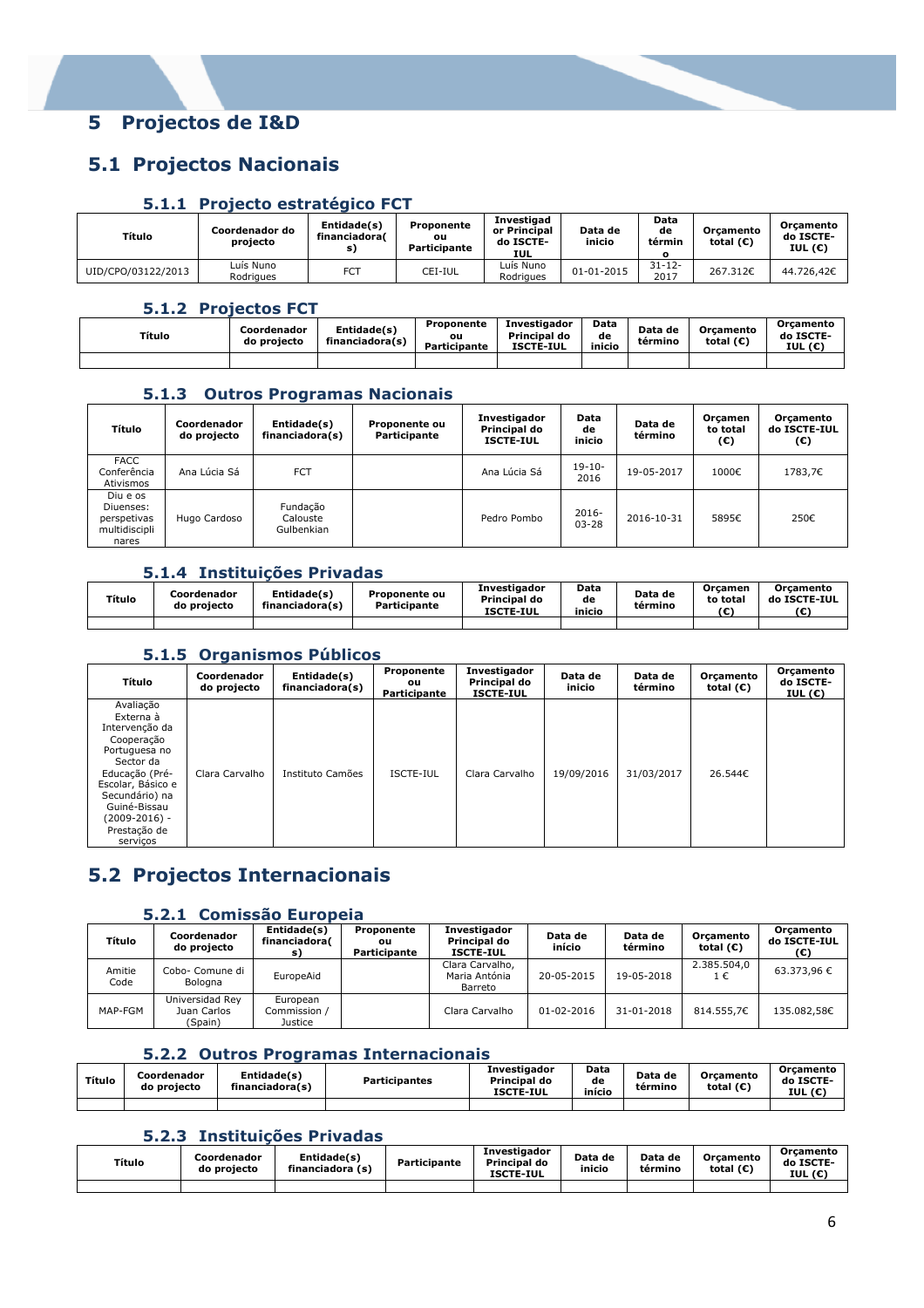| 5.2.4 Organismos Públicos |  |
|---------------------------|--|
|                           |  |

| Título | Coordenador<br>do projecto | Entidade(s)<br>financiadora(s) | Participante | <b>Investigador</b><br>Principal do<br><b>ISCTE-IUL</b> | Data de<br>inicio | Data de<br>término | Orcament<br>o total $(E)$ | Orcament<br>o do<br><b>ISCTE-IUL</b> |
|--------|----------------------------|--------------------------------|--------------|---------------------------------------------------------|-------------------|--------------------|---------------------------|--------------------------------------|
|        |                            |                                |              |                                                         |                   |                    |                           |                                      |

#### **5.2.5 Projectos de Cooperação Internacional (Projectos co-financiados por fundos nacionais de diversos países, ex. CAP, CRUP, etc.)**

| Título                                                                                                                                                                                                 | Coordenador<br>do projecto                                                                 | Entidade(s)<br>financiadora(s)                                                    | Participante | Investigador<br>Principal do<br>ISCTE-IUL | Data de<br>inicio | Data de<br>término  | Orcamento<br>total $(\epsilon)$ | Orçamento<br>do ISCTE-<br>IUL $(\epsilon)$ |
|--------------------------------------------------------------------------------------------------------------------------------------------------------------------------------------------------------|--------------------------------------------------------------------------------------------|-----------------------------------------------------------------------------------|--------------|-------------------------------------------|-------------------|---------------------|---------------------------------|--------------------------------------------|
| Análises<br>Lusófonas de<br>Pluralismo<br>médico em<br>mulheres de<br>grupos<br>vulneráveis                                                                                                            | Ana Mandarino                                                                              | Universidade Estadual<br>de Santa Cruz, Brasil<br>/ CAPES                         |              | Clara Carvalho<br>e<br>Aline Afonso       | 2014              | 2016                |                                 |                                            |
| Salud y<br>gobernanza en el<br>África<br>subsahariana                                                                                                                                                  | Albert Roca                                                                                | Universidad de Lleida<br>CSIS                                                     |              | Clara Carvalho                            | 2013              | 2016                |                                 |                                            |
| <b>ENCORE</b>                                                                                                                                                                                          |                                                                                            | Cost Action IS 1107                                                               |              | Manuel João<br>Ramos                      | 29/03/20<br>12    | 28/03/20<br>16      |                                 |                                            |
| Appearance<br>Matters                                                                                                                                                                                  |                                                                                            | COST action IS1210                                                                |              | Cátia Miriam<br>Costa                     | 28/05/20<br>13    | 27/05/20<br>17      |                                 |                                            |
| Memorias de<br>África:<br>Reconstruyendo<br>las prácticas<br>coloniales<br>españolas y sus<br>huellas en<br>Marruecos y<br>Guinea<br>Ecuatorial, Hacia<br>un patrimonio<br>cultural<br>hispanoafricano | Yolanda Aixelà<br>Cabré                                                                    | Dirección General de<br>Investigación del<br>Ministerio de<br>Educación y Ciencia |              | Ana Lúcia Sá                              | 1/1/2016          | 31/12/20<br>18      | 15.000                          |                                            |
| Varieties of<br>Democracy (V-<br>Dem)                                                                                                                                                                  | Michael<br>Coppedge,<br>Staffan I.<br>Lindberg, John<br>Gerring,<br>Svend-Erik<br>Skaaning |                                                                                   |              | Ana Lúcia Sá                              | 2016              |                     |                                 |                                            |
| <b>REDE COOPMAR</b><br>- Cooperação<br>transoceânica.<br>Políticas públicas<br>e comunidade<br>sociocultural<br>iberoamericana                                                                         | Amélia Polónia                                                                             | <b>CYTED</b>                                                                      |              | Cátia Miriam<br>Costa                     | $1 - 1 - 2017$    | $31 - 12 -$<br>2020 | 25000                           |                                            |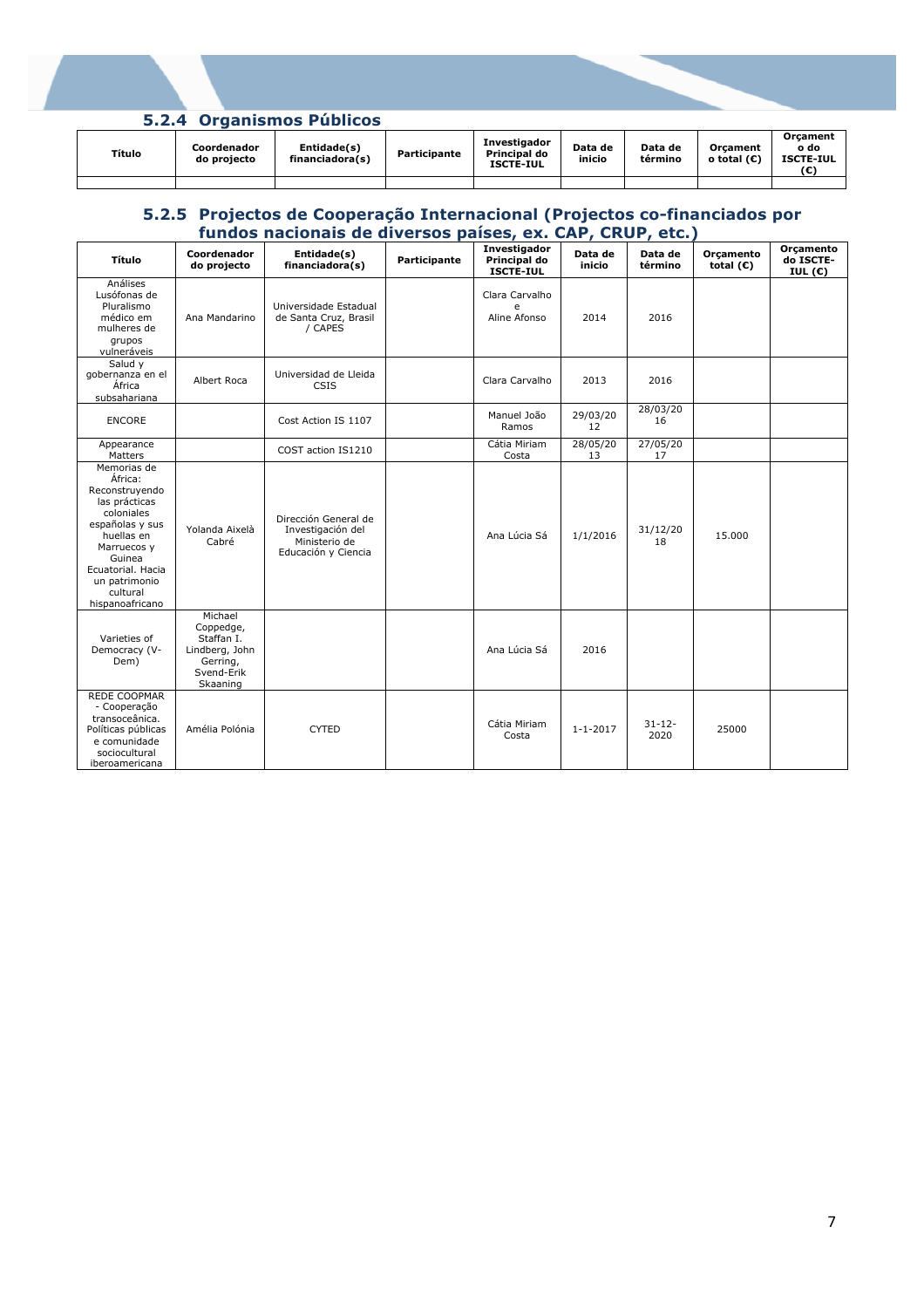# **6 Eventos**

# **6.1 Internacionais**

#### **6.1.1 Organização de reuniões, seminários e conferências**

- Cardoso, Fernando Jorge (2016). 2º Conferência de Lisboa: A Globalização do Desenvolvimento. 5 e 6 de maio. Lisboa: Fundação Calouste Gulbenkian.
- Cardoso, Fernando Jorge (2016). *Summer School Global Challenges (Specialisation Seminar on Global Challenges)*. 11 a 16 de setembro. Lisboa: ISCTE-IUL.
- Carreras, Luis Fretes (2016). 9º Edição Seminário de Especialização América Latina Hoje. 4 a 8 de julho. Lisboa: ISCTE-IUL.
- Carreras, Luis Fretes (2016). Construção do espaço comum Ensino Superior, Ciência, Tecnologia e *Inovação no quadro da Associação Estratégica América Latina e União Europeia.* 1 e 2 de fevereiro. Lisboa: ISCTE-IUL.
- Costa, Cátia Miriam (2016). *International Conference*  $-$  *Body image and appearance: Societal challenges under different perspectives*. 7 de março. Porto: Universidade do Porto.
- Dias, João, Marta Jecu, Pedro Pombo e Marta Patrício (2016). Symposium Hybrid Architectures: Case Studies on the African Continent. 20 a 23 julho. Lisboa: HANGAR.
- Fernandes, Cátia, Clara Carvalho, Filipe Santos, João Dias, Maria Antónia Barreto, Maria João Seabra, Mojana Vargas e Vera Ana Matias (2016). *Congresso Internacional Cooperação e Educação (III COOPEDU) – Cidadania Global*. 27 a 29 de junho. Lisboa: ISCTE-IUL.
- Fonseca, Ana Mónica, Aurora Almada e Santos, Corrado Tornimbeni e Iolanda Vasile (2016). International Conference — The International Solidarity and the Struggle for Selfdetermination and Independence of Portuguese Colonies. 30 junho e 1 julho. Lisboa: FCSH/Nova.
- *III Colóquio Doutoral* (2016). 18 a 22 abril. Lisboa: ISCTE-IUL.
- Medeiros, António (2016). Congresso Ibero-Americano Património: Matéria e Imatéria. 2 e 3 novembro. Lisboa: LNEC.
- Pombo, Pedro e Hugo Cardoso (2016). *Congresso Diu e os Diuenses: Perspetivas multidisciplinares.* 27 e 28 outubro. Lisboa: ISCTE-IUL & FLUL.
- Ramos, Manuel João (2016). *Colóquio Desastre Rodoviário na Europa*. 23 de setembro. Lisboa: ISCTE-IUL.
- Rodrigues, Luís Nuno, Ana Mónica Fonseca e Inês Marques Ribeiro (2016). *International Conference* — *Europe as a Global Actor*. 23 e 24 de maio. Lisboa: ISCTE-IUL.
- Sanches, Edalina e Ana Lúcia Sá (2016). *O estudo da Política em África: Métodos, Objetos e Temas* de Investigação. 4 a 8 de julho. Lisboa: ICS-ULisboa.
- Vacchiano, Francesco (2016). The Middle East and North Africa today: crises, mobilities and paths to the future. 25 a 29 julho. Lisboa: ICS-ULisboa.

#### **6.1.2 Comunicações em Congressos**

- Adelaide Machado, Cátia Miriam Costa & Sandra A. Lobo (2016). "Colonial Periodical Press as form and space of resistance: a comparative study within the twentieth-century Portuguese empire". *Conferência Internacional Resistance and Empire: New Approaches and Com*parisons. Lisboa: ICS-UL.
- Almirante, Libertad Jiménez (2016). "A cooperação técnica no setor da educação: SIM aos programas de formação para aquisição de capacidades e NÃO à construção de infraestruturas". 27 a 29 junho. *III COOPEDU Cidadania Global-Global Citizenship*. Lisboa: ISCTE-IUL.
- Amaral, Filomena (2016). "Educação e Desenvolvimento Sustentável para as florestas da República Democrática do Congo". *Congresso Internacional Cooperação e Educação (III COOPEDU) – Cidadania Global*. 27 junho. Lisboa: ISCTE-IUL.
- Amaral, Filomena (2016). "Educação e Desenvolvimento Sustentável para as florestas da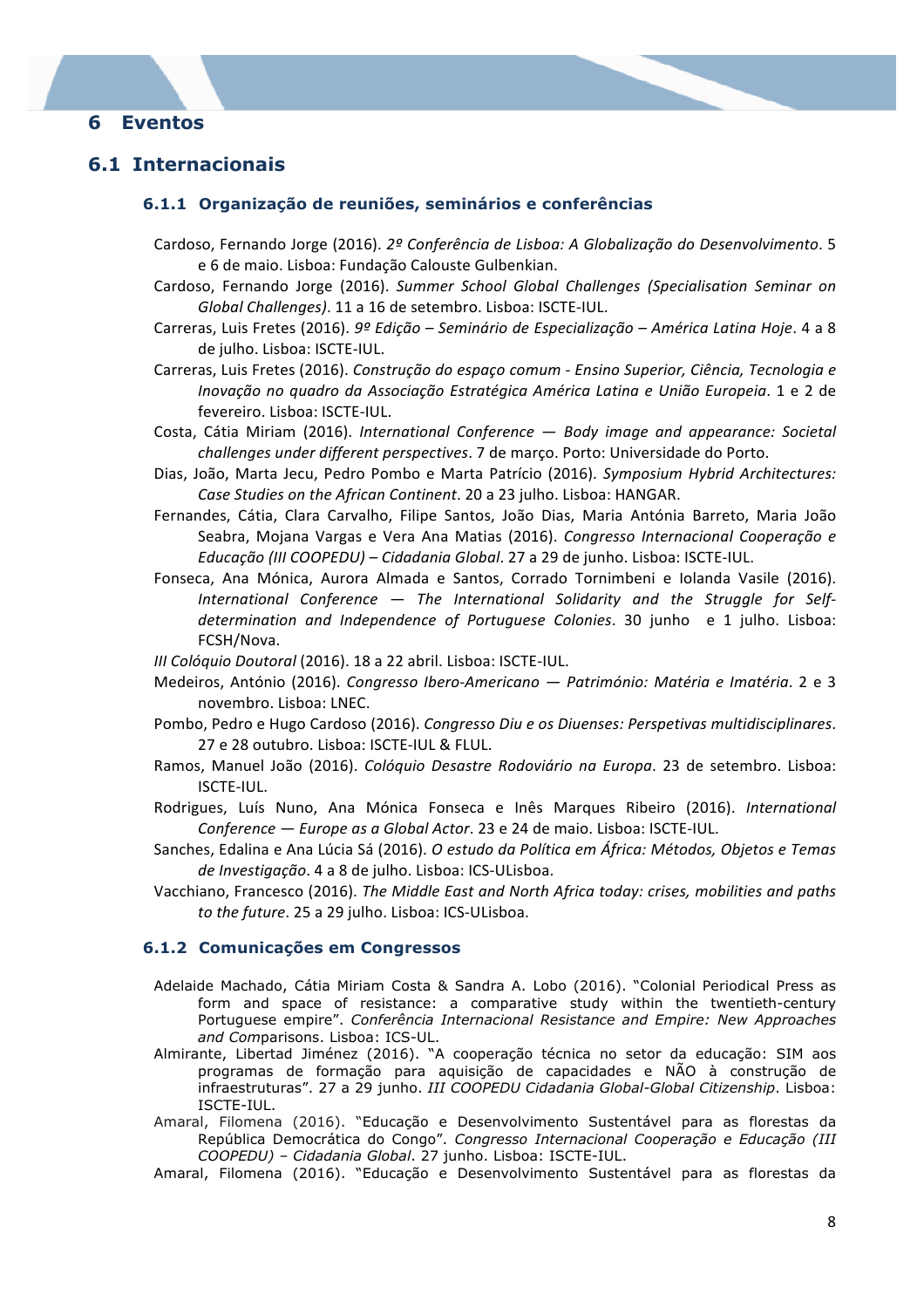República Democrática do Congo". 27 a 29 junho. *III COOPEDU Cidadania Global-Global Citizenship*. Lisboa: ISCTE-IUL.

- Amaral, Filomena (2016). "Views of local communities and indigenous people on Congolese rainforest sustainable management reform". *International Sustainable Development Research Society Conference*. 14 de julho. Lisboa: Universidade Nova de Lisboa.
- Bernardino, Luis (2016). "Économies illicites et financement du Terrorisme". *Marrakech Security Forum AfricaSEC 2016*. 28 de janeiro. Marraquexe: Centre Marocain des Etudes Stratégiques.
- Cardoso, Fernando Jorge (2016). "China in Africa: is Africa still rising?". *3ª Conferência Anual CAF-LSE "Global Governance in an Era of Uncertainty"*. 15 de janeiro. Londres: London Scholl of Economy.
- Carvalho, Clara (2016). "African Studies Challenges". *Conference Adaptation and Creativity in Africa (Priority Programme (SPP 1448))*. 29 de setembro a 3 de outubro. Alemanha: University of Leipzig.
- Carvalho, Clara (2016). "African Studies in Europe". *Conference Decolonizing the Academy*. 21 a 23 de abril. Reino Unido: University of Edinburgh.
- Carvalho, Clara (2016). "National and Transnational dynamics in the struggle for selfdetermination and independence of the Portuguese colonies". *International Conference — The International Solidarity and the Struggle for Self-determination and Independence of Portuguese Colonies.* 30 junho a 1 julho. Lisboa: FCSH/Nova.
- Cascão, Ana Elisa (2016). "*Sudan: Negotiating water and hydraulic infrastructure to expand large scale irrigation"*. *Seminar Nile Basin: land and energy investments and changing hydropolitical landscapes*. 29 agosto. SIWI and IWMI. Stockholm: World Water Week.
- Costa, Cátia Miriam (2016). "Apresentação". *Early Press in Macao: claiming Autonomy and Identity in an International Context.* Macau: University of Macao.
- Costa, Cátia Miriam (2016). "Knowledge-intensive consumer services: Case study evidence on the growth of innovative global healthcare tradables". *SPRU 50th Anniversary Conference*. Reino Unido: University of Sussex.
- Esteves, Ana Margarida (2016). "Social Technologies for Trust, Transparency and Conflict Resolution and the Imagining of Peaceful Futures: The engagement of Tamera Ecovillage with peace activism in Israel/Palestine". *Third ISA Forum of Sociology: The Futures We Want: Global Sociology and the Struggles for a Better World*. 10 a 14 junho. Vienna: University of Vienna.
- Esteves, Ana Margarida (2016). *"*Towards an "Embedment" approach to Social Entrepreneurship: Insights on class, "movementality" and resource mobilization from Tamera ecovillage, Portugal". *2nd EMES-Polanyi International Seminar – Conservatoire Nationale dês Arts et Metiers*. 19-20 maio. Paris.
- Faria, Filipe Nobre (2016). "Is Market Liberalism Adaptive? Rethinking F.A. Hayek on Moral Evolution". Conferência: *ECPR 2016 General Conference*. Praga: European Consortium for Political Research.
- Farré, Albert (2016). "'Meu pai era mineiro. Eu sou Mukherista'. Movilidades, fronteiras e cidadanias na África Austral oriental". *II Jornades Internacionals Affric. Mobilitats i mobilitzacions a l'Àfrica*. 26 de fevereiro. Barcelona: Univerdidade de Barcelona.
- Farré, Albert (2016). "A caça furtiva como reação política contra os programas de conservaçao da natureza na fronterira entre Moçambique e a África do Sul". Seminário no Programa de Doctorado *Societat i Cultura. Història. Antropologia, Art i Patrimoni*. 29 de janeiro. Barcelona: Universidade de Barcelona.
- Farré, Albert (2016). "Desarrollo y Globalización en África y América Latina: Estudios Comparados en dos continentes". *Africa do Sul e Brasil*. 16 de Novembro. Madrid: Centro Cultural de la Casa Encendida.
- Farré, Albert (2016). "*Dilemas transfronteiriços entre a África do Sul e Moçambique. A natureza como objeto de desenvolvimento: conservação, comércio e migrações no Great Limpopo Transfrontier Park"*. Geografia Regional do Mundo*.* 3 de maio. Barcelona: Faculdade de Geografia da Universidade de Barcelona.
- Farré, Albert (2016). "*Introdução às sociedades africanas: A innovação que vêm do Sul".* 7 a 12 de abril. Barcelona: Fundação Solidaridade da Universidade de Barcelona.
- Farré, Albert (2016). "O sistema e a situação actual do ensino superior e pesquisa em Moçambique*"*. *Seminário na Associació Catalana d'Universitats Públiques (ACUP)*. 2 de Marco.
- Farré, Albert (2016). Cidadãos e sujeitos: modelos de governação colonial do *indirect rule* ao *lusotropicalismo*. *Módulo Intercalado África colonial*. 4 de Novembro. Barcelona: Universidade de Barcelona.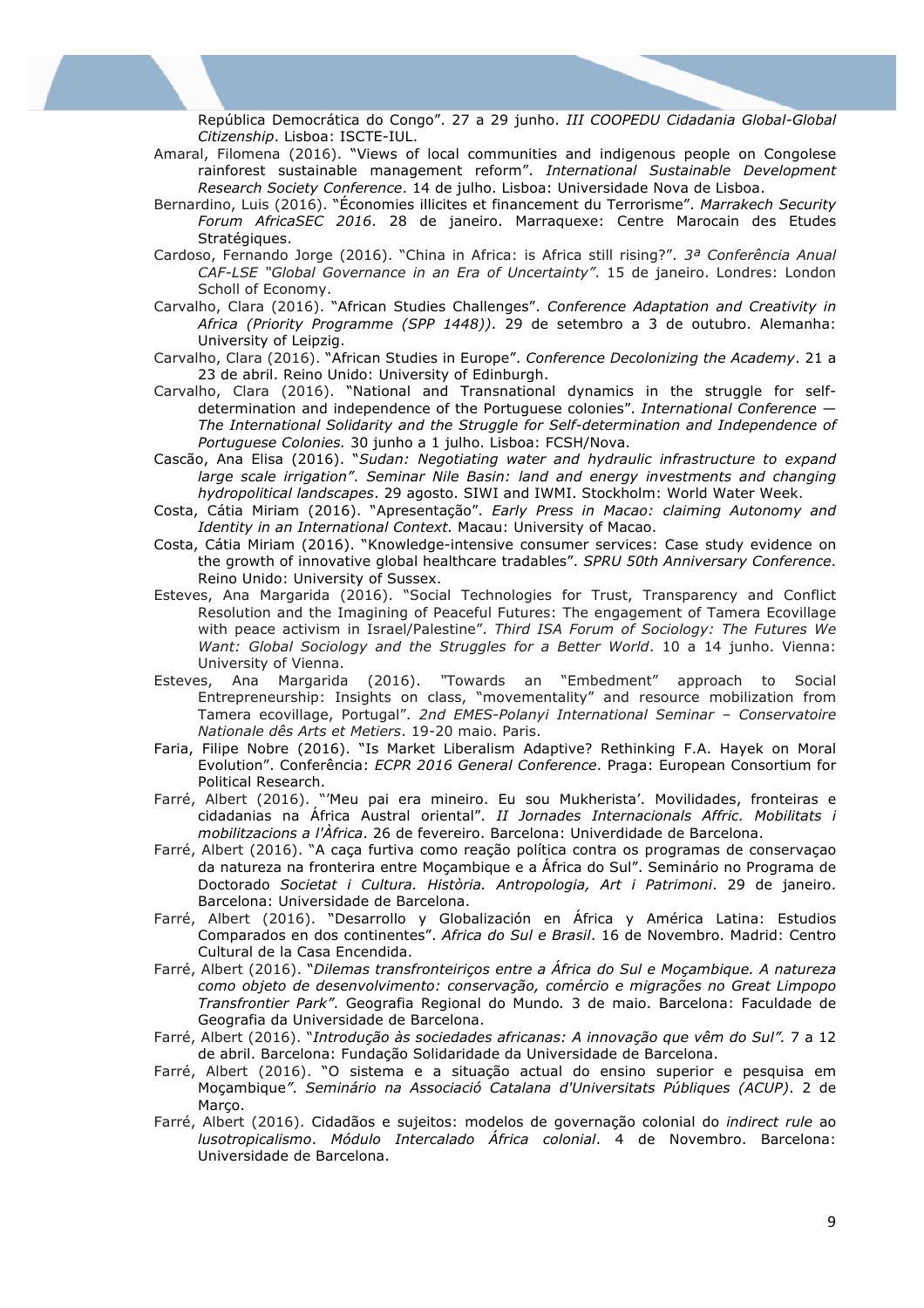- Farré, Albert (2016). Mesa Redonda e Lançamento do livro de Homenagem ao Professor de História de África *Reis Negres Cabells Blancs, Terra Vermella* no La Createca. 14 Junho Barcelona.
- Farré, Albert (2016). *Seminário de formação de voluntários da organização Setem que vão participar em atividades de solidaridade no Uganda*. 4 de Junho
- Farré, Albert (2016). *Seminário de formação sobre cooperação com África*. 10 de novembro. Barcelona: Concelho Municipal de Sabadell.
- Ferreira, Marcos Faria (2016). "The Expectations of 1989-1991 Revisited: An Autoethnography". *Tartu Conference on Russian and Eastern European Studies*. 4 a 6 de junho. Estonia: University of Tartu.
- Florêncio, Fernando (2016). "*Aspectos da religião tradicional Ndau e seus actores sociais"*. *XIII Encontros com a História*. 27 a 30 de setembro. Maputo: Camões-Centro Cultural Português e Faculdade de Letras e Ciências Sociais UEM.
- Fonseca, Ana Mónica (2016). "Brandt's SI Offensive towards Latin America: The View from Washington". *International Conference Willy Brandt and the Americas, 1974-1992*. 9 a 11 junho. Alemanha: Willy Brandt Stiftung.
- Fonseca, Ana Mónica (2016). "The international support to Portuguese Democracy, 1974-1976". *Sam Nunn School for International Affairs*. 17 de maio. EUA: Georgia Tech University.
- Fonseca, Ana Mónica (2016). "The socialist international as a democracy promoter in cold war: the case of Iberian democratizations". *2nd Conference of the New Diplomatic History Network Borders, Networks, and Organisations through the 20th Century*. 24 a 26 de novmebro. Dinamarca: University of Copenhagen.
- Guebe, António (2016). "A influência do serviço militar obrigatório na construção da cidadania em Angola: o caso da comunidade rural Vakuvale". *IX Congresso Português de Sociologia*. 6 a 8 de julho. Faro: Universidade do Algarve.
- Guebe, António (2016). "Paz e transformações nas famílias angolanas: representações sociais (2002-2016)". *VI Colóquio da Faculdade de Ciências Sociais da Universidade Agostinho Neto*. 25 e 26 outubro. Angola: UAN.
- Liberato, Ermelinda (2016). "Gender and Development. Sexual and reproductive rights in development projects: the case of IPAD". 5-7 junho. *Debates Poscoloniales/Debates on the Postcoloniality*. México Distrito Federal: Instituto Nacional de Antropologia e Historia.
- Liberato, Ermelinda (2016). "Pepetela and modern Angola. Literature source of social information". *APSA (American Portuguese Studies Association) conference 2016: Uncommon Communities*. 13-15 outubro. Palo Alto.
- Liberato, Ermelinda (2016). "Velhos e novos ativismos: A juventude angolana entre memorias, silêncios e aspirações". *Colóquio Internacional Africa-Brasil – ensino, pesquisa e relações económico-socio-politicas*. 21 a 23 de novembro. Brasil.
- Marsili, Marco (2016). "A Critical Assessment of the European Cultural Approach to Counter Terrorism". *Conferência Internacional Europe as a Global Actor*. 24 de maio. Lisboa: ISCTE-IUL.
- Marsili, Marco (2016). "Increasing military capability through information and communication". *International conference Decision Support and Risk Assessment for Operational Effectiveness (DeSRA)*. 26 a 28 de julho. La Spezia Navy base: North Atlantic Treaty (NATO) Science and Technology Organization (STO) Centre for Maritime Research and Experimentation (CMRE).
- Moriconi, Marcelo (2016). "Changing Focus: sub-national approach as a way to improve theoretical perspective about violence in Latin America". *LASA Congress*. New York.
- Moriconi, Marcelo (2016). "What is wrong in match-fixing prevention narratives?". *Preconference workshop 1 – Match-Fixing. 11th European Conference on Gambling Studies and Policy Issues, EASG Conferences 2016*. 13 a 16 de setembro. Lisboa.
- Movileanu, Angela (2016). *Open Debates #2: Open Debates IDP and Refugee Crises: Perspectives and definitions from the Kurdistan Region of Iraq: What do politics, media and civil society think and do regarding the IDP and refugee crises*. 17 a 18 de novembro. Duhok.
- Nascimento, Augusto (2016). "Poderes políticos e religiões em África: do colonialismo moderno aos dias de hoje: uma abordagem exploratória". *XII Encontros com a História. Religiões e Sociedades em África*. 27 a 30 de setembro. Maputo.
- Nascimento, Augusto (2016). "Quatro décadas de desporto em São Tomé: dos equívocos do desporto popular ao retorno às competições internacionais". *IV Encontro Internacional de Estudos Africanos UFF e IV Conferência Internacional sobre desporto em África*. 25-27 de Setembro. Rio de janeiro.
- Nascimento, Augusto (2016). *A violência na história recente de São Tomé e Príncipe*. 25 de outubro. Rio de Janeiro: UFRJ.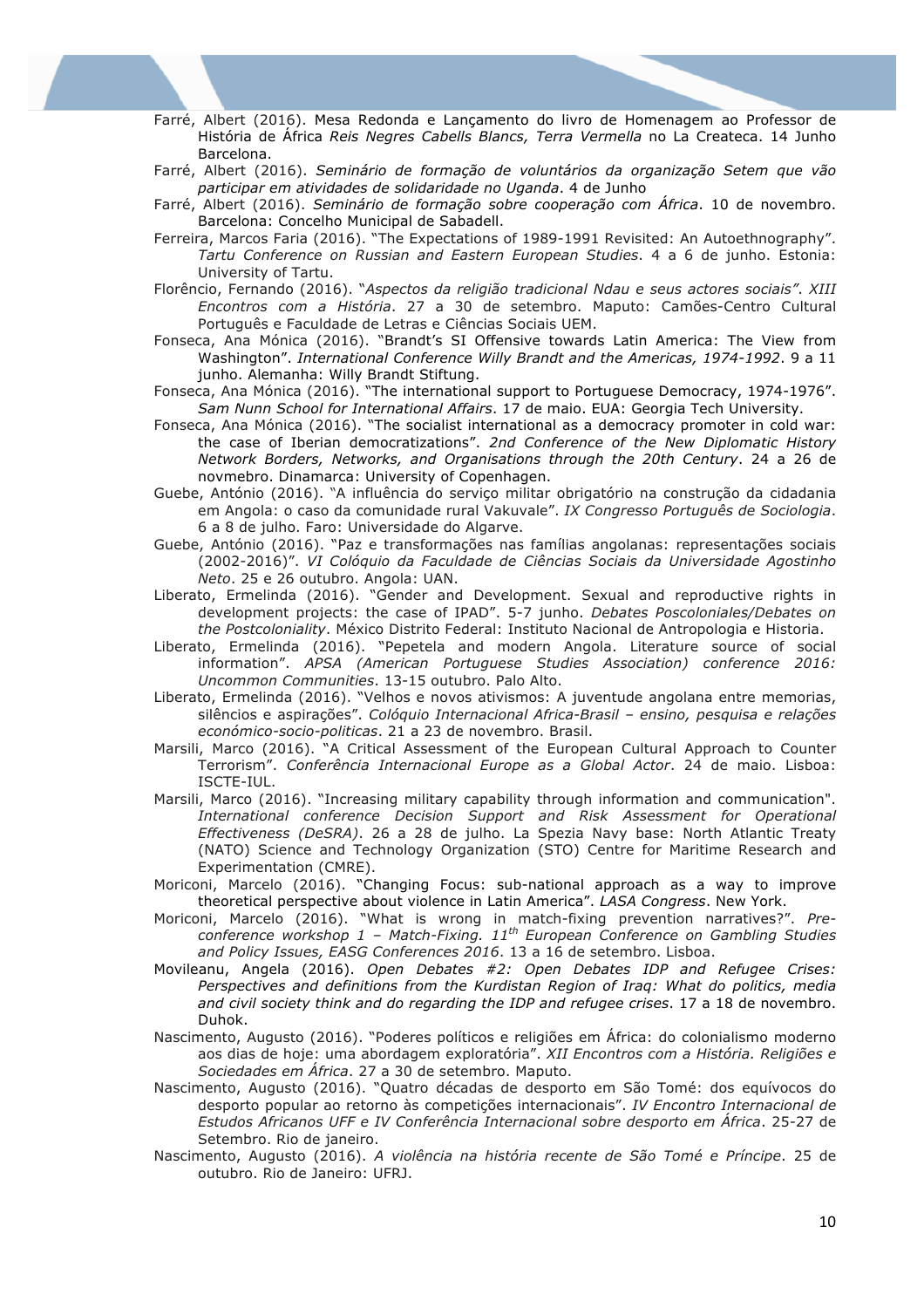Nascimento, Augusto (2016). *Elites e mudança social em África: o caso de São Tomé e Príncipe*. 21 de outubro. Niterói: UFF.

- Nascimento, Augusto (2016). *Imagens do colonialismo em São Tomé e Príncipe*. 21 de outubro. Rio de Janeiro: UNIRIO.
- Nunes, João Arsénio (2016). "Nicos Poulantzas, a revolução portuguesa e a questão do eurocomunismo". *III Jornadas Poulantzas*. 16 a 18 de novembro. Brasil: Cemarx, Instituto de Filosofia e Ciências Humanas da Universidade de Campinas.
- Nunes, João Arsénio (2016). "On the course to victory? The Portuguese Communist Party before the Carnation Revolution of 1974". *Conferência Before 68': the left, activism and social movements in the long 1960s*. 13-14 de Fevereiro. Norwich: University of East Anglia School of History & Institute of Working Class History de Chicago.
- Ramos, Manuel João (2016). "'was sold like an oil barrel': the social and emotional impacts of trafficking on women from the Horn of Africa". *International Conference — The Current Refugees Crisis and Beyond: Narratives and Itineraries*. 29 de abril. Lisboa: ISCTE-IUL.
- Ramos, Manuel João (2016). "A Long Quest for the Urban. A brief history of Ethiopian public works and the role of the outside world". *International Conference on Anthropology of Infrastructures*. 27 a 28 de outubro. Espanha: Universitat de Barcelona.
- Ramos, Manuel João (2016). "Armageddon or Dabiq Historical Background to the Tragedy of the Collapse of Syria". *IITGN Faculty Talk*. 21 de janeiro. India: IITG.
- Ramos, Manuel João (2016). "Art and anthropology drawing in fieldwork research". *Ale School of Fine Arts and Design*. 23 de fevereiro. Etiópia: University of Addis Ababa.
- Ramos, Manuel João (2016). "Deconstructing the classroom". *International Conference — Decolonizing the Academy*. 21 a 22 de abril. Edinburgh: Centre of African Studies.
- Ramos, Manuel João (2016). "Doing drawings and sketches as fieldwork method in Anthropology". *Social Sciences Graduate School*. 25 de fevereiro. Etiópia: Addis Ababa University.
- Ramos, Manuel João (2016). "Drawing and Ethnography Workshop*". International Conference — Decolonizing the Academy*. 21 a 22 de abril. Edinburgh: Centre of African Studies.
- Ramos, Manuel João (2016). "Drawing as an Investigative Tool in Ethnographic Fieldwork: a Case Study from Ethiopia". R*esearch Seminars in the Art and Archaeology of Africa and the Americas*. 23 de maio. Londres: Department of Art and Archaeology SOAS-University of London.
- Ramos, Manuel João (2016). "Graphic Anthropology: Drawing in/from the field*". Ethnologisches Kolloquium - Institut für Ethnologie*. 29 de novembro. Alemanha: Universität Hamburg.
- Ramos, Manuel João (2016). "L'œil et la main au terrain". *L'ênquete et ses graphies — Figurations iconographiques d'après société (Atelier d'ethnographie visuelle*). 3 de maio. Paris: EHESS.
- Ramos, Manuel João (2016). "Nurturing critical thought in children by reframing teachers' approaches — a Portuguese case-study". *4th International Conference on Psychology and Allied Sciences — Positive Schooling: A Heaven for Holistic Development*. 16 a 18 janeiro. India: Ravindra Bhavan Margoa.
- Ramos, Manuel João (2016). "Pos-Gondar: recetas para una ciudade generica". *II Jornades Internacionals Affric. Mobilitats i mobilitzacions a l'Àfrica*. 25 de fevereiro. Barcelona: Universitat de Barcelona.
- Ramos, Manuel João (2016). "Sailing to the Land of Prester John: on the historical ties between Goa and Christian Ethiopia". *College workshop*. India: Xavier Centre of Historical Research.
- Ramos, Manuel João (2016). "The future of the Word Day of Remembrance". *23rd Meeting of the United Nations Road Safety Collaboration*. 17 e 18 de novembro. Suiça: WHO.
- Ramos, Manuel João (2016). "Zeichnen als Ethnographische Methode". *Workshop des MA Transkulturelle Studien*. 1 de dezembro. Alemanha: Institut für Ethnologie und Kulturwissenschaft.
- Ribeiro, Inês Marques (2016). "Perceptions of the legitimacy of the Common Security and Defence Policy of the European Union". *Conferência Internacional Europe as a Global Actor*. 24 de maio. Lisboa: ISCTE-IUL.
- Romão, Filipe Vasconcelos (2016). "Unión Europea y Estados Unidos: integración y cooperación en riesgo?". II Congreso de la Deferación Latino Americana de Estudios Internacionales. 21 a 22 de novembro. Uruguai: AUEI.
- Roque de Pinho, Joana (2016). *Voices from Cantanhez – A Collaborative Research Project and Photo Exhibit*. 14 agosto. Minoh, Osaka, Japan.
- Sá, Ana Lúcia (2016). "Viriato da Cruz, the MPLA and China: the Concept of Freedom in the Struggle for Angola's Independence". *International Conference — The International Solidarity and the Struggle for Self-determination and Independence of Portuguese*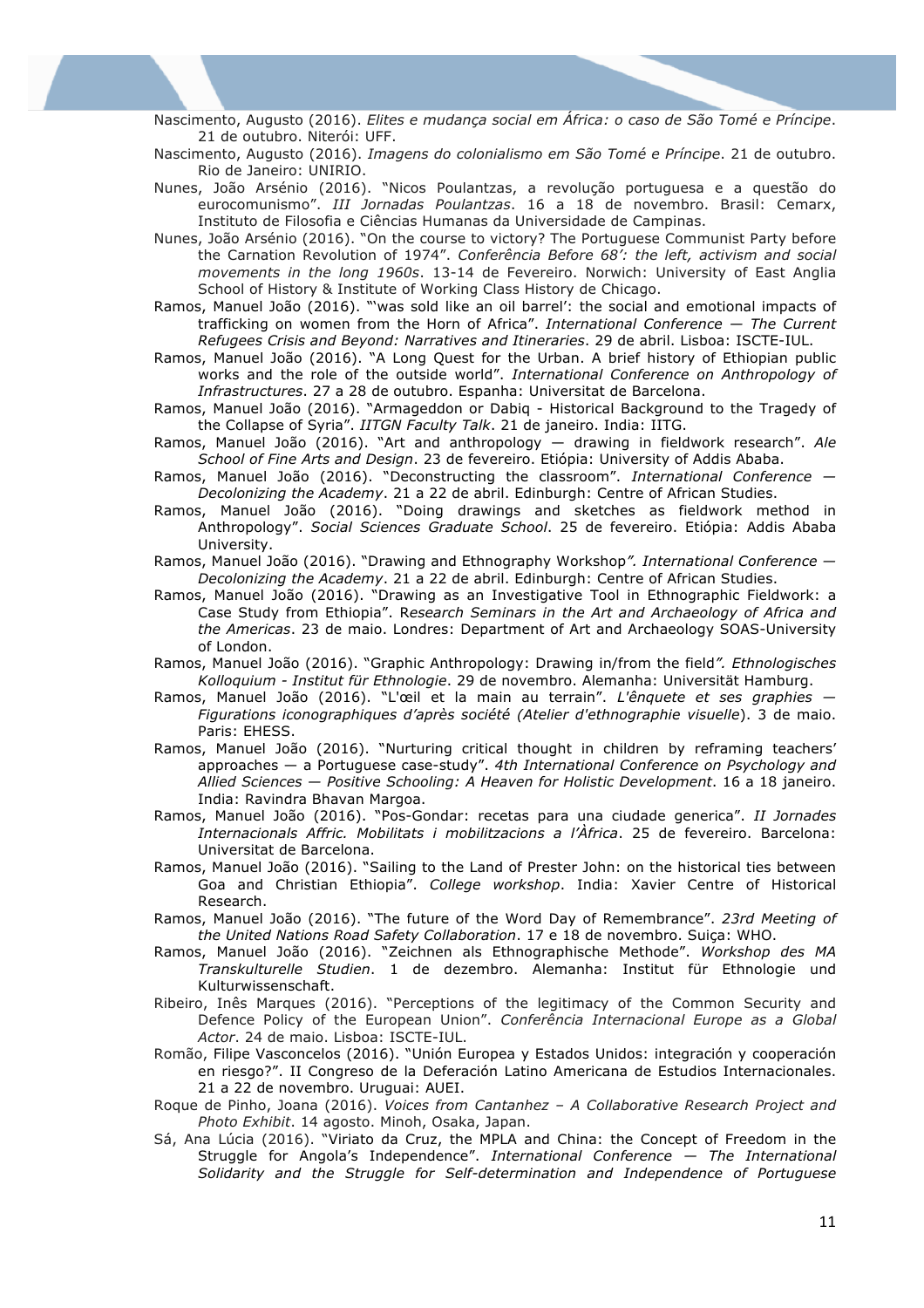*Colonies.* 30 juho a 1 julho. Lisboa: FCSH-UNL.

Schiefer, Ulrich (2016). "Evaluation in Small Island States". *Workshop*. Cabo Verde: GERA.

- Schiefer, Ulrich (2016). "Fractured Souls and Hyper-Tension Elite Fragmentation in Traumatised Societies". *Congresso Internacional Cooperação e Educação (III COOPEDU) – Cidadania Global*. 27 a 29 de junho. Lisboa: ISCTE-IUL.
- Sottimano, Aurora (2016). "Syria in the 'resistance front': persistence through reconfiguration?". *Understanding the Syrian Crisis Conference*. 1 a 2 de setembro. National University of Singapore.
- Sottimano, Aurora (2016). "Urban landscapes, new comers and fragmented societies: the Altindağ district in Ankara". *International conference on Migration and Security*. 11 a 13 novembro. Turkey: Police Academy.
- Varanda, Jorge (2016). "Biari Conference Global Health Politics". *Brown International Advanced Research Institutes (BIARI)*. Janeiro. EUA: Brown University.
- Varanda, Jorge (2016). "Biomedicine, frontiers and the early spread of the HIV-1 AIDS in Lunda, Angola". In *Mobile medicines and cultural exchanges in Sub-Saharan Africa, c. 1650–2000*. Setembro. Cambridge: African Studies Association (ASA-UK).
- Vargas, Mojana (2016). "Didn't your parents like you?"*. XIII Congresso da Brazilian Studies Association (BRASA)*. Abril. EUA: Brown University.
- Vargas, Mojana (2016). "História e Cultura Africana e Afrobrasileira na Educação Superior do Brasil: Uma lei que "não pega"?". *III COOPEDU Cidadania Global-Global Citizenship*. Lisboa: ISCTE-IUL.
- Vidal, Nuno (2016). "Angola's fake and frail post-war democratization and pacification processes". *Conference Reconciliation after Civil Wars: Global Perspectives*. EUA: Virginia Center for Civil War Studies.
- Vidal, Nuno (2016). "Órgãos de gestão eleitoral em Angola, de 1992 à atualidade". *Conferência sobre Órgãos de gestão eleitoral na SADC*. Angola: Universidade Católica de Angola.
- Ylönen, Aleski (2016). "Rebel States in the Horn of Africa: Analyzing Exclusive Decision-Making, Legitimacy, and Stability". *Workshop Politics beyond Democratic Representation: Who Takes Part in Collectively Binding Decision Making?". Forum Internationale Wissenschaft (FIW)*. 5 e 6 de maio. Germany: University of Bonn.
- Ylönen, Aleski (2016). "Seminar Eritrea: Redefining Friends and Foes?". *Observatoire pluriannuel des enjeux politiques et sécuritaires dans la Corne de l'Afrique, Ecole militaire*. 13 de outubro. Paris.

# **6.2 Nacionais**

#### **6.2.1 Organização de reuniões, seminários e conferências**

- Almeida, Eugénio Costa (2016). *Conferência Angola na Comissão do Golfo da Guiné e na Zona de Paz e Cooperação do Atlântico Sul*. 25 de outubro. Lisboa: ISCTE-IUL.
- Bernardino, Luís (2016). *Conferência — Uma nova visão estratégica para a defesa na CPLP*. 28 de janeiro. Lisboa: Palácio da Independência.
- Magdalena Bialoborska, Ana Lúcia Sá, Edalina Sanches, Mojana Vargas e Rui Garrido (2016). *Activisms in Docs: 'É dreda ser angolano'*. 15 de setembro. Lisboa: LARGO Residências.
- Magdalena Bialoborska, Ana Lúcia Sá, Edalina Sanches, Mojana Vargas e Rui Garrido (2016). *Activisms in Docs: 'Neram N'Dok'*. 20 de outubro. Lisboa: LARGO Residências.
- Magdalena Bialoborska, Ana Lúcia Sá, Edalina Sanches, Mojana Vargas e Rui Garrido (2016). *Activisms in Docs: "Fotografar é dar Vida" & "Vozes de Cantanhez" | 2 projectos de fotografia participativa*. 17 de novembro. Lisboa: LARGO Residências.
- Bialoborska, Magdalena (2016). *Conferência Doutoral: The Kora – Tales of a Frontier Instrument (Conferência) & Mbye Ebrima, Kora (Concerto)*. 29 de fevereiro. Lisboa: ISCTE-IUL.
- Cardoso, Fernando Jorge (2016). *Seminário One belt, one road*, Baige Zhao. 26 de outubro. Lisboa: Câmara de Comércio e Indústria Portuguesa.
- Carreras, Luis Fretes (2016). *América Latina Global — La historia del Bicentenário: Argentina y Portugal*, Oscar Moscariello. 28 de novembro. Lisboa: ISCTE-IUL
- Carreras, Luis Fretes (2016). *América Latina Global — O Peru e a Aliança do Pacífico*, Lissette Nalvarte. 24 de outubro. Lisboa: ISCTE-IUL.
- Carreras, Luis Fretes (2016). *América Latina Global — Paraguai: assimetrias e desafios da seguridade de América Latina*, Julio Enrique Mineur de Whitte. 17 de fevereiro. Lisboa: ISCTE-IUL.
- Carvalho, Clara (2016). *Seminário de Estudos Internacionais — Can China Keep on Growing?*, Khalid Malik. 04 de maio. Lisboa: ISCTE-IUL.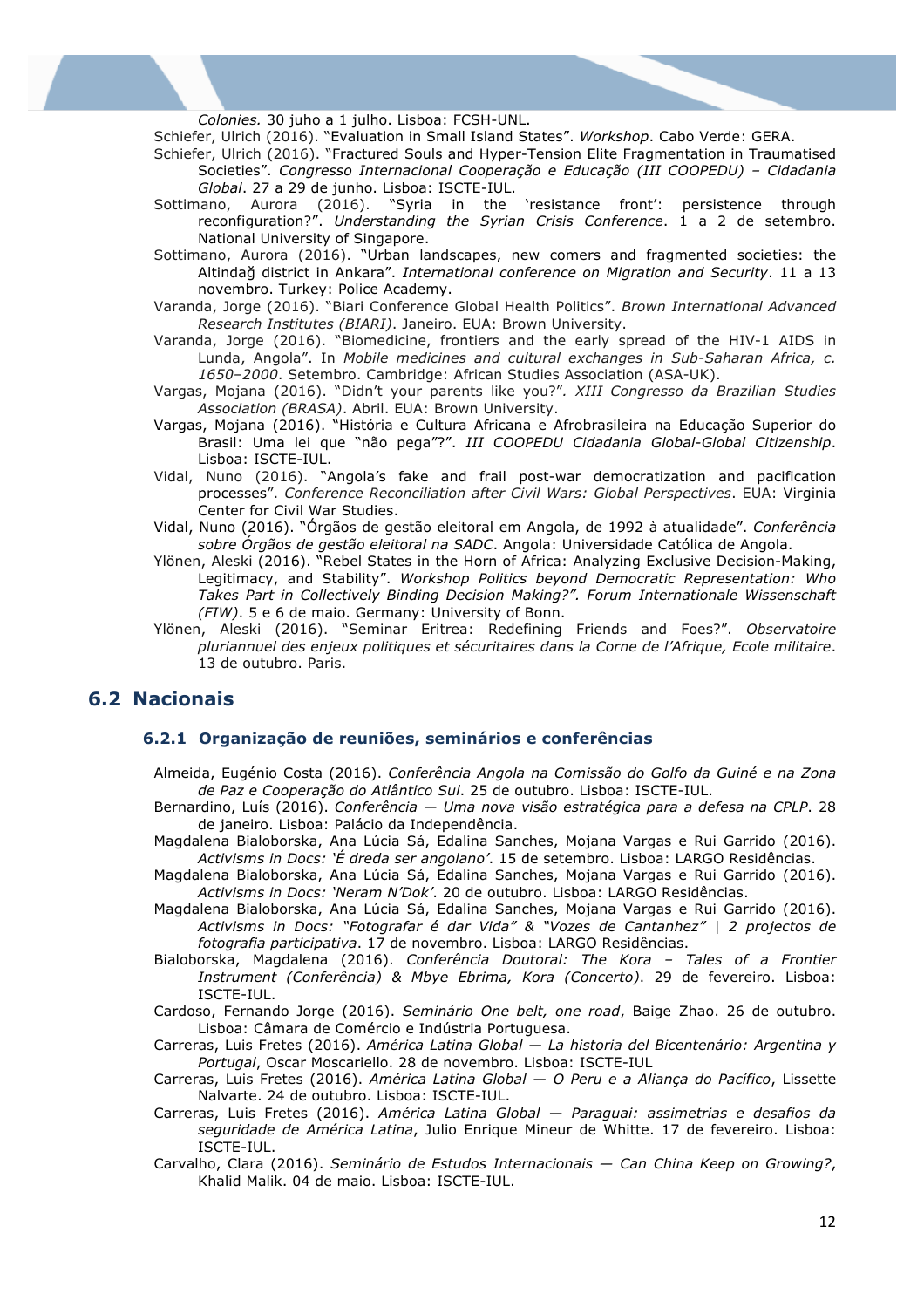Carvalho, Clara (2016). *Seminário de Estudos Internacionais — E agora, Brasil?*, Filipe Romão, Lívio Sansone, Mojana Vargas, Rui Tavares. 13 de maio. Lisboa: ISCTE-IUL.

- Carvalho, Clara (2016). *Conference Africa in British Foreign Policy*. 8 de novembro. Lisboa: ISCTE-IUL.
- Costa, Cátia Miriam (2016). *Seminário de Estudos Internacionais — Comunicação Internacional*, Cátia Miriam Costa. 15 de abril. Lisboa: ISCTE-IUL.
- Dias, Eduardo Costa (2016). *Aula Aberta — Natural resource management in the Congo: Pathways for innovative policy design*, Théodore Trefon. 04 de março. Lisboa: ISCTE-IUL.
- Dias, João Ferreira (2016). *Ciclo de Conferências Religiões Africanas em África e na Diáspora — Rotas e Raízes da Nação Ijexá*, Valéria Amim. 18 de fevereiro. Lisboa: ISCTE-IUL.
- Neto, Pedro F., Giulia Daniele, Manuel João Ramos (2016). *Conference The Current Refugees Crisis and Beyond: Narratives and Itineraries*. 29 de abril. Lisboa: ISCTE-IUL.
- Ramos, Manuel João (2016). *Aula Aberta — Campos reais, campos de batalha e igrejas dinásticas: a Arqueologia da expansão amárica nas terras altas da Etiópia*, Tania Tribe. 25 de maio. Lisboa: ISCTE-IUL.
- Rocha, Jorge Silva (2016). *Conferência "Afonso de Albuquerque e o domínio do Oceano Índico"*. 26 de fevereiro. Lisboa: Palácio da Independência.
- Rocha, Jorge Silva (2016). Conferência "Columbus inside". 4 de julho. Lisboa: Palácio da Independência.
- Rocha, Jorge Silva (2016). *Conferência "Os combates da infantaria portuguesa em França na Grande Guerra"*. 29 de abril. Lisboa: Palácio da Independência.
- Rocha, Jorge Silva (2016). *Conferência "Portugal na Grande Guerra: consequências faleristícas"*. 28 de outubro. Lisboa: Palácio da Independência.
- Rocha, Jorge Silva (2016). *XXV Colóquio de História Militar, "No bicentenário da criação do Reino Unido de Portugal, Brasil e Algarves – as causas, o desenvolvimento e as consequências do seu estabelecimento"*. 15 a 18 de novembro. Lisboa: Palácio da Independência.
- Rodrigues, Luís Nuno (2016). *Aula Aberta — O Estado Islâmico em Debate*. 18 de fevereiro. Lisboa: ISCTE-IUL.
- Rodrigues, Luís Nuno (2016). *Conferência — A importância dos Açores na política externa portuguesa durante a Segunda Guerra Mundial*. 1 de fevereiro. Lisboa: Universidade de Lisboa.
- Rodrigues, Luís Nuno (2016). *Noite Europeia dos Investigadores 2016 — O que os outros pensam de mim*. 30 de setembro. Lisboa: Museu Nacional de História Natural e da Ciência.
- Rodrigues, Luís Nuno (2016). *Seminário de Estudos Internacionais — O caminho do Japão como país pacifista após 70 Anos da Segunda Guerra Mundial*, Toshiya Hoshino. 11 de março. Lisboa: ISCTE-IUL.
- Rodrigues, Luís Nuno (2016). *Seminário de Estudos Internacionais — Oportunidades de Carreira em Relações Internacionais*, Jorge Correia. 14 de março. Lisboa: ISCTE-IUL.
- Rodrigues, Luís Nuno (2016). *Seminário de Estudos Internacionais — As eleições presidenciais nos Estados Unidos*, Robert Sherman. 22 de abril. Lisboa: ISCTE-IUL.
- Rodrigues, Luís Nuno (2016). *Seminário de Estudos Internacionais — Reflexões sobre o Papel de Portugal no Processo de Formação do Pensamento Diplomático Brasileiro*, Sérgio Moreira Lima. 21 de setembro. Lisboa: ISCTE-IUL.
- Rodrigues, Luís Nuno (2016). *Seminário de Estudos Internacionais — Post-Western World: How Emerging Powers are Remaking Global Order*, Oliver Stuenkel. 10 de outubro. Lisboa: ISCTE-IUL.
- Rodrigues, Luís Nuno (2016). *Seminário de Estudos Internacionais — O Pacto de Estabilidade e Crescimento e a Governação Económica da União Europeia*, Nuno Gama de Oliveira Pinto. 12 de outubro. Lisboa: ISCTE-IUL.
- Rodrigues, Luís Nuno (2016). *Seminário de Estudos Internacionais — As eleições presidenciais de 2016: os Estados Unidos num momento decisivo*, Jorge Argüello & Luís Nuno Rodrigues . 04 de novembro. Lisboa: ISCTE-IUL.
- Rodrigues, Luís Nuno (2016). *Seminário de Estudos Internacionais — Elusive Peace and Organized Crime In Colombia: What Is in Store for The country After 'No' Vote?*, Markus Schultze-Kraft. 07 de novembro. Lisboa: ISCTE-IUL.
- Rodrigues, Luís Nuno (2016). *Seminário de Estudos Internacionais — O Liberalismo Económico é Adaptativo? Repensando a Teoria da Evolução Social em F.A. Hayek*, Filipe Nobre Faria. 16 de novembro. Lisboa: ISCTE-IUL.
- Rodrigues, Luís Nuno (2016). *Seminário de Estudos Internacionais — Water, Power and Politics in International Studies*, Ana Elisa Cascão. 23 de novembro. Lisboa: ISCTE-IUL.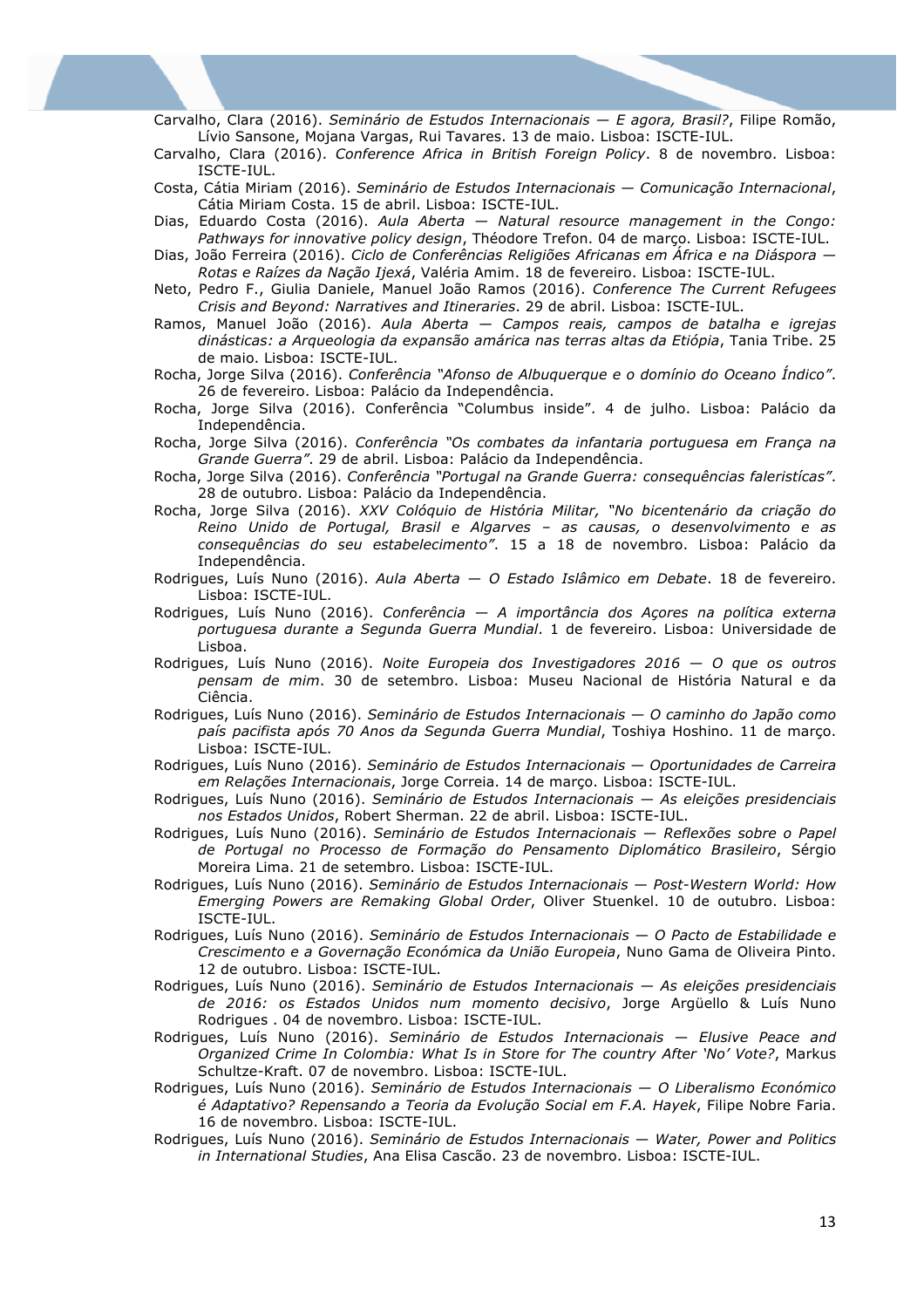- Sá, Ana Lúcia (2016). *Conferência do MEA e DEA – África: Quando se fala de oportunidade(s), fala-se de quê?*. 3 de novembro. Lisboa: ISCTE-IUL
- Sá, Ana Lúcia e Rui Garrido (2016). *Seminário de Estudos Internacionais — Um divórcio anunciado: Estados Africanos e o Tribunal Penal Internacional*, Alexandre Guerreiro, Filipa Raimundo e Rui Garrido. 24 de novembro. Lisboa: ISCTE-IUL.
- Sousa, Ricardo Real Pedrosa de (2016). Mesa Redonda *Relações Internacionais e Portugal*. Lisboa: UAL.
- Varanda, J. & Fernando Forêncio (2016). Comissão Local do *VI Congresso Internacional da Associação Portuguesa de Antropologia, "Futuros Disputados"*. Junho. Coimbra: Universidade de Coimbra.
- Vargas, Mojana e Rui Garrido (2016). *Mesa Redonda - Os 30 anos da Carta Africana dos Direitos Humanos e dos Povos*. 19 de outubro. Lisboa: ISCTE-IUL.
- Vargas, Mojana e Rui Garrido (2016). *Pensar África - Da Descolonização e outros Demónios: Ideologia, História e Raça*, Cláudio Tomás. 5 de janeiro. Lisboa: ISCTE-IUL.
- Vargas, Mojana e Rui Garrido (2016). *Pensar África - Malária no sul de Moçambique: saberes, práticas e a relação entre provedores de cuidados de saúde*, Ana Rita Sequeira. 14 de janeiro. Lisboa: ISCTE-IUL.
- Vargas, Mojana e Rui Garrido (2016). *Pensar África – It takes two to tango: a reativação da guerra civil em Angola*, Claudia Generoso de Almeida, Cláudia Generoso de Almeida. 10 de novembro. Lisboa: ISCTE-IUL.
- Vargas, Mojana e Rui Garrido (2016). *Pensar África – Literatura, pensamento social e movimentos sociais: reflexões sobre Moçambique pós-independência*, Eliane Veras Soares. 11 de outubro. Lisboa: ISCTE-IUL.
- Vargas, Mojana e Rui Garrido (2016). *Pensar África – Orientações culturais e recursos de poder: Relações laborais em Maputo*, João Feijó & Paulo Granjo. 09 de setembro. Lisboa: ISCTE-IUL.
- Vargas, Mojana e Rui Garrido (2016). *Pensar África – VIH&SIDA e cancro do colo do útero: um casamento, dois fardos para as mulheres em Moçambique*, Gefra Fulane. 23 de junho. Lisboa: ISCTE-IUL.
- Vargas, Mojana e Rui Garrido (2016). *Pensar África — Nostalgia, Reafricanização e Estética o que diz o povo de santo de Salvador e Uberaba*, João Ferreira Dias. 25 de fevereiro. Lisboa: ISCTE-IUL.
- Vargas, Mojana e Rui Garrido (2016). *Pensar África — O pânico moral e a crise das masculinidades: as TIC no Senegal*, Ricardo Falcão. 16 de março. Lisboa: ISCTE-IUL.
- Vargas, Mojana e Rui Garrido (2016). *Pensar África — Um mundo em movimento. Refugiados angolanos entre a Zâmbia e Angola*, Pedro Neto. 12 de maio. Lisboa: ISCTE-IUL.
- Vargas, Mojana e Rui Garrido (2016). *Workshop – Ativismos em África: Métodos e Casos*. 14 de setembro. Lisboa: ISCTE-IUL.
- Vargas, Mojana e Rui Garrido (2016). *Workshop – Os Ativismos em Debate nos Estudos Africanos*. 19 de maio. Lisboa: ISCTE-IUL.
- Vidal, Nuno (2016). *Mesa Redonda – debate em torno do livro História de Angola*, de Alberto Oliveira Pinto. 23 de fevereiro. Lisboa: ISCTE-IUL.

#### **6.2.2 Comunicações**

- Amaral, Filomena (2016). "Activismo Sócio-Ambiental: A questão dos povos indígenas no quadro da gestão sustentável das florestas da República Democrática do Congo". 19 de maio. *Workshop Os Ativismos em Debate nos Estudos Africanos.* Lisboa: ISCTE-IUL.
- Barroso, Luis (2016). "A arte militar terrestre". *A Grande Guerra e a Construcão do Mundo Moderno*. Amadora: Academia Militar.
- Bernardino, Luis (2016). "A cooperação na área da Defesa na CPLP. Que Multilateralismo?". *Seminário Multilateralismo nas Relações Internacionais. Perspetivas regionais sobre a cooperação no domínio da segurança*. 25 de fevereiro. Lisboa: ISCSP-UL.
- Bernardino, Luis (2016). "O papel das Instituições de Segurança em África. O caso de Angola". *Núcleo das Relações Internacionais da Academia Lusófona – Sociedade Histórica da independência de Portugal*. 10 de março. Lisboa: Palácio da Independência.

Bernardino, Luis (2016). "O papel das Instituições de Segurança no combate ao terrorismo em África". 25 de maio. *Conferência Como podem os países africanos combater a ameaça terrorista? Tendências contemporâneas num terreno em mudança*. Coimbra: FEUC.

Bernardino, Luis (2016). "Uma nova visão estratégica para a defesa na CPLP". *Sociedade Histórica da independência de Portugal*. 28 de janeiro. Lisboa: Palácio da Independência.

Bernardino, Luis (2016). "Angola no Conselho de Segurança das Nações Unidas. A agenda possível…". *1º Debriefing Africa Monitor Intelligence — A marca de Angola no Conselho de*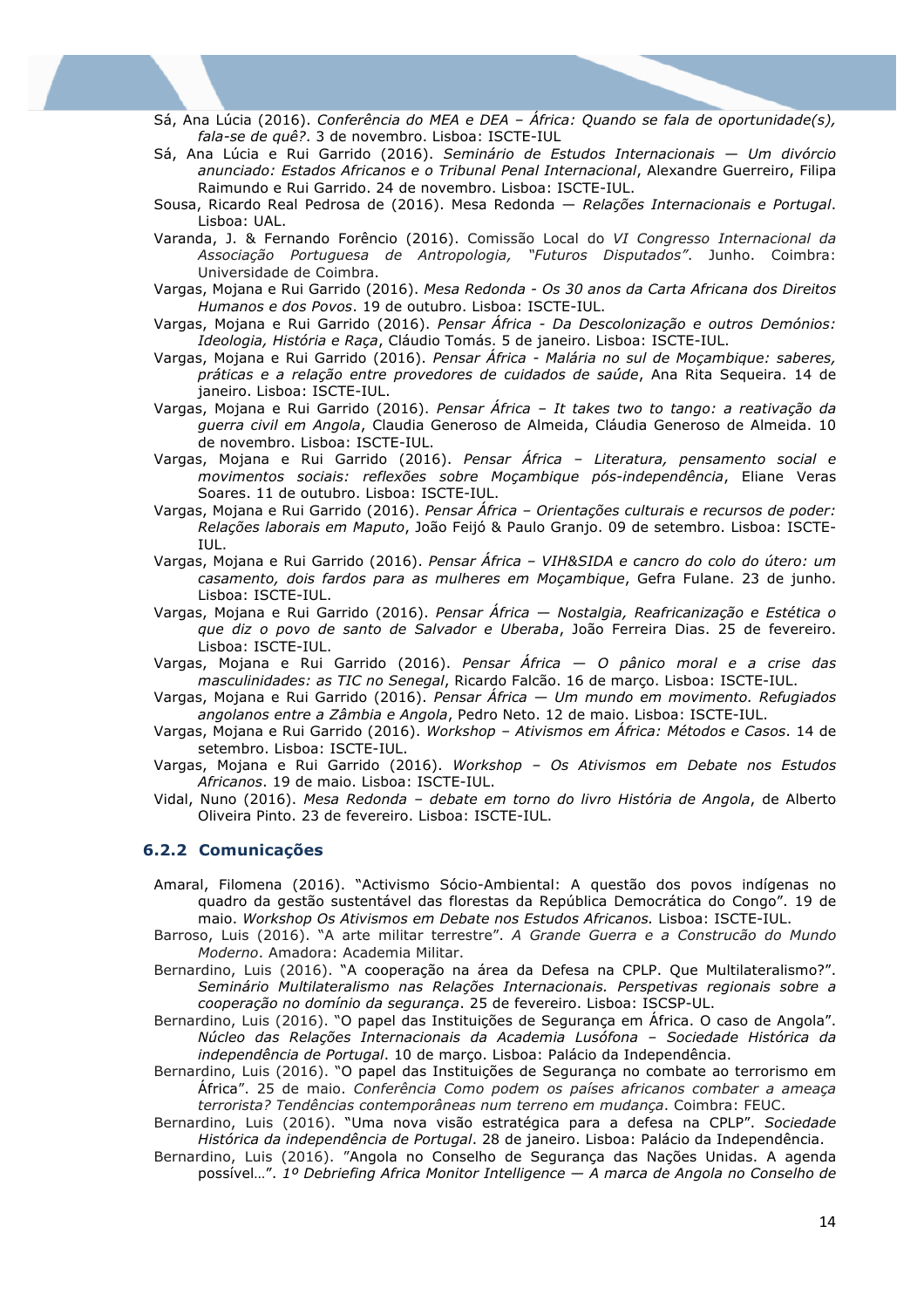*Segurança*. 29 de março. Lisboa: Casa de Angola.

Cardoso, Fernando Jorge (2016). "Europe's Global Challenges: Middle East & Africa, challenges for Europe". *International Conference Europe's Global Challenges: Perspectives for European Foreign, Security and Defence Policy*. 15 de outubro. Lisboa: ISCTE-IUL.

Cardoso, Fernando Jorge (2016). "O desenvolvimento sustentável e a globaliza". *2º Conferências de Lisboa: A Globalização do Desenvolvimento*. 5 de maio. Lisboa: Fundação Calouste Gulbenkian.

Falcão, Ricardo (2016). *Mesa Redonda "A Antropologia e Eu"*. Lisboa: ISCTE-IUL.

- Falcão, Ricardo (2016). O Pânico Moral e a Crise das Masculinidades: as TIC no Senegal". *Seminário 'Pensar África: Seminário Permanente em Estudos Africanos'.* 16 de março. Lisboa: ISCTE-IUL.
- Faria, Filipe Nobre (2016). "Is Market Liberalism Adaptive? Rethinking F.A. Hayek on Moral Evolution". *Conferência Seventh Braga Meeting on Ethics and Political Philosophy Grupo de Teoria Política*. Braga: Universidade do Minho.
- Faria, Filipe Nobre (2016). "Liberal Democracy and Markets: An Evolutionary Political Theory of Preference Satisfaction". *Conferência Nietzsche International Lab – Ethics and Political Philosophy Lab*. Lisboa: IFILNOVA.
- Faria, Filipe Nobre (2016). "O Liberalismo Económico é Adaptativo? Repensando a Teoria da Evolução Social em F.A. Hayek". *Seminário de estudos internacionais.* Lisboa: ISCTE-IUL.
- Fonseca, Ana Mónica (2016). "As Grandes Figuras do Século XX: Hitler, Mussolini e Franco". *Conferência de Ciência Política*. 12 de abril. Lisboa: ISCTE-IUL.
- Garrido, Rui (2016). "A importância dos valores culturais no ativismo LGBTI". *Workshop Os Ativismos em Debate nos Estudos Africanos.* 19 de maio. Lisboa: ISCTE-IUL.
- Garrido, Rui (2016). *"*The Anti Homosexuality Act, 2014: legislação anti-gay e a ameaça aos direitos humanos da população LGBTI no Uganda". *II Congresso Internacional Dimensões dos Direitos Humanos.* 11 de outubro.Porto: Universidade Portucalense.
- Garrido, Rui e Ana Lúcia Sá (2016). "Um Divórcio Anunciado: Estados Africanos e o Tribunal Penal Internacional". *Seminário de Estudos Internacionais*. 24 de novembro. Lisboa: ISCTE-IUL.
- Garrido, Rui, Ana Lúcia Sá e Ulrich Schiefer (2016). *Os 30 anos da Carta Africana dos Direitos Humanos e dos Povos*. Mesa Redonda. 19 outubro. Lisboa: ISCTE-IUL.
- Morgado, Paula (2016). "O parto em contexto de mobilidade sazonal. Um caso de estudo com mulheres migrantes em Niamey". Futuros Disputados, VI Congresso da Associação Portuguesa de Antropologia. 2 a 4 junho. Coimbra: Universidade de Coimbra.
- Moriconi, Marcelo (2016). "Incidência da crise sobre o crime e a violência em Portugal: sucesso político o fracasso social". *Portuguese Association of Political Science (APCP) Congress*. março. Lisboa.
- Moriconi, Marcelo (2016). "Violence in Latin America: State of situation". *Forum de pesquisas CIES-IUL*. janeiro. Lisboa: ISCTE-IUL.
- Movileanu, Angela (2016). "The unfolding story of a wannabe democracy: news coverage of street protests in the Republic of Moldova". *Seminar on Social Movements*. 7 de julho. Lisboa: ISCTE-IUL.
- Nascimento, Augusto (2016). "Acerca de riscos e de valores nas relações entre África e a Europa: reflexões a propósito das relações entre os PALOP e Portugal". *VII Encontro Revista Militar*. 18 de outubro. Lisboa.
- Nascimento, Augusto (2016). "Trajectórias dos nacionalismos africanos lusófonos na década de 1950". *XXIV Curso de Verão do IHC: "1956: Impérios sob Tensão".* 22 e 23 de Setembro. Lisboa: FCSH-Nova.
- Nunes, João Arsénio (2016). "Antifascismo e direitos humanos". *Conferência Pactos Internacionais de Direitos Humanos.* 10 a 12 de novembro. Lisboa: Faculdade de Direito da Universidade de Lisboa.
- Nunes, João Arsénio (2016). "The PCP and the 'cuban line' in the world communist movement". *Conferência Legacies of the Tricontinental*. 22-24 de setembro. Lisboa: Centro de Estudos Sociais da Universidade de Coimbra.
- Pinto, Nuno Gama de Oliveira (2016). "O Pacto de Estabilidade e Crescimento e a Governação Económica da União Europeia". *Seminário de Estudos Internacionais*. 12 outubro. Lisboa: ISCTE-IUL.
- Raimundo, António (2016). "A política da União Europeia para África". *11ª edição do Curso de Estudos Africanos*. 19 de setembro. Lisboa: Instituto Universitário Militar (IUM).
- Raimundo, António (2016). "European Union-South Africa relations". *Seminário Internacional South Africa in the International System*. 27 de abril. Lisboa: Instituto Português de Relações Internacionais (IPRI-UNL) e pelo Instituto da Defesa Nacional (IDN).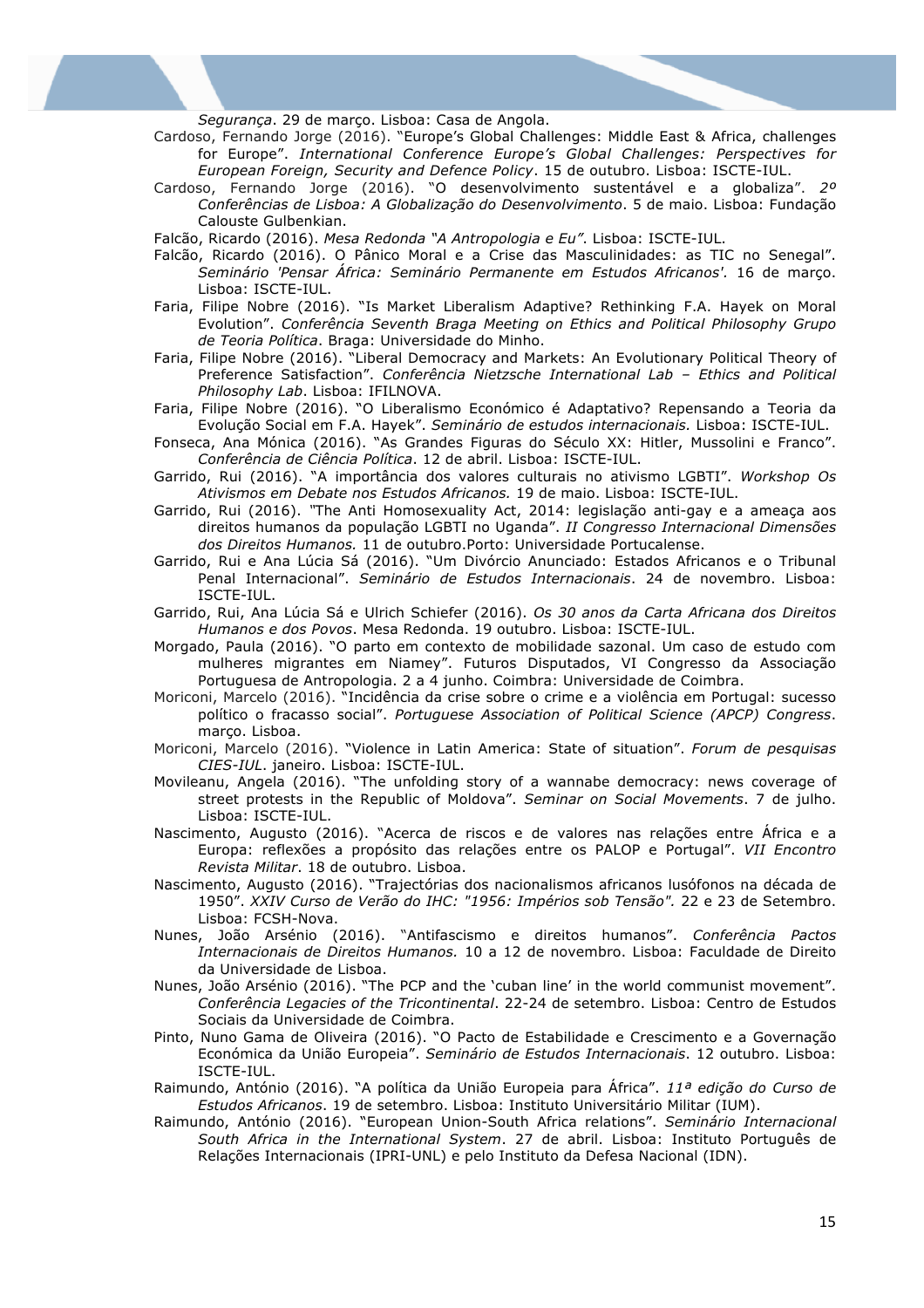Raimundo, António (2016). "Opening the Black Box: Domestic Dimensions in the Foreign Policy of Democratic Portugal Towards Sub-Saharan Africa". *Seminário do Grupo de Investigação "Regimes e Instituições Políticas" do Instituto de Ciências Sociais (ICS-IUL)*. 25 de maio. Lisboa: ICS-UL.

Raimundo, António (2016). "Portuguese foreign policy towards Sub-Saharan Africa: how to analyse it?". Seminário Temático do Doutoramento em Ciência Política e Relações Internacionais. 18 de março. Braga: Universidade do Minho.

- Raimundo, António (2016). "The Foreign Policy of Democratic Portugal towards Sub-Saharan Africa: A General Assessment". *VIII Congresso da Associação Portuguesa de Ciência Política (APCP)*. 10 a 12 de março. Lisboa: Universidade Nova de Lisboa.
- Ramos, Manuel João (2016). "As Imagens e os Cadernos". *Colóquio Nós e os Cadernos*. 22 a 24 de julho. Esposende: Câmara Municipal de Esposende.
- Ramos, Manuel João (2016). "Deus, o Diabo e as delícias do mundo ao contrário". *Folio Educa*. 28 de setembro. Óbidos: Câmara Municipal de Óbidos.
- Ramos, Manuel João (2016). "O Admirável Amor Novo e a Poligamia Socio-Bio-tecnológica". *Encontro O Admirável Amor Novo — Festival Enamorados Por Lisboa*. Lisboa: Câmara Municipal de Lisboa.
- Rodrigues, Luis Nuno (2016). "A importância dos Açores na política externa portuguesa durante a Segunda Guerra Mundial". *A importância dos Açores na política externa portuguesa durante a Segunda Guerra Mundial*. 1 de fevereiro. Lisboa: FLUL.
- Rodrigues, Luis Nuno (2016). "As relações entre Portugal e os Estados Unidos: uma perspectiva histórica". *Curso de Auditores de Defesa Nacional*. 29 de novembro. Lisboa: ISCTE-IUL.
- Roque de Pinho, Joana (2016). "Lions as Protectors/Predators/Commodities: Evolving Understandings of Human-Wildlife Relationships in Maasailand, Kenya". *CRIA Seminar Series*. Lisboa: Universidade Nova de Lisboa.
- Sá, Ana Lúcia (2016). Construir comunidade além da ditadura: a Guiné Equatorial em fóruns de discussão e redes sociais. Futuros Disputados. *VI Congresso da Associação Portuguesa de Antropologia*. 2 a 4 junho. Coimbra: Universidade de Coimbra.
- Sá, Ana Lúcia (2016). Protesto e repressão em democracias e em regimes autoritários. *Workshop Activismos em debate nos Estudos Africanos*. 19 de maio. Lisboa: ISCTE-IUL.
- Sá, Ana Lúcia (2016). Regimes autoritários e os direitos humanos e dos povos. *Mesa-redonda Os 30 anos da Carta Africana dos Direitos Humanos e dos Povos*. 19 de outubro. Lisboa: ISCTE-IUL.
- Schiefer, Ulrich (2016). "Cooperação e o colapso de sociedades agrárias africanas". *Seminário Cooperação Internacional Para O Desenvolvimento*. Portugal.
- Sottimano, Aurora, Manuel João Ramos e Pedro Neto (2016). "Roundtable The Current Refugees Crisis: a Worldwide Perspective". *Conference The Current Refugees Crisis and Beyond: Narratives and Itineraries*. 29 de abril. Lisboa: ISCTE-IUL.
- Sousa, Ricardo Real Pedrosa de (2016). "Intervenções externas e conflictos em África após o final da Guerra-Fria". *Curso de Defesa Nacional*. Lisboa: Instituto de Defesa Nacional.
- Sousa, Ricardo Real Pedrosa de (2016). "Mudanças no ponto de maturação (ripeness) do conflito em Angola durante o período dos acordos de paz de Gbadolite em 1989". *Seminário sobre questões geopolíticas e segurança internacional. Doutoramento em Relações Internacionais, Geopolítica e Geoeconomia*. Universidade Autónoma de Lisboa.
- Varanda, Jorge (2016). "A 'Origem' do(s) HIV(s)-SIDA e a História Social da Medicina na ex-África Portuguesa*". Ciclo de Seminários de História da Saúde e da Medicina*. Março. Lisboa: FCSH-Nova.
- Varanda, Jorge (2016). "HIV-2 in Guinea-Bissau. *Histories Of HIVs - Social Contexts of the Emergence of HIV/AIDS"*. Maio. New York: American Museum of Natural History.
- Varanda, Jorge (2016). "The Anti-Sleeping Sickness Campaigns in Angola and the Global Heath Imaginary". *VI Portuguese Anthropology Association Conference*. Junho. Universidade de Coimbra: Coimbra.
- Vargas, Mojana (2016). "Feminismos negros e a Academia". *Workshop Ativismos em África: Métodos e Casos.* Lisboa: ISCTE-IUL.
- Vargas, Mojana (2016). "Mulheres Negras em Portugal: Explorando a área cinzenta". *26º Seminário-Almoço Centro Interdisciplinar de Ciências Sociais da Universidade do Minho (CICS-UMinho)*. outubro.
- Vargas, Mojana e Rui tavares (2016). *Seminário de Estudos Internacionais – E agora, Brasil?*. 13 de maio. Lisboa: ISCTE-IUL.
- Ylönen, Aleksi (2016). "To Split or Not to Split? Partition as a Political Settlement in the Horn of Africa". *Conference Legacies of the Tricontinental*. 22 a 24 de setembro. Coimbra: University of Coimbra.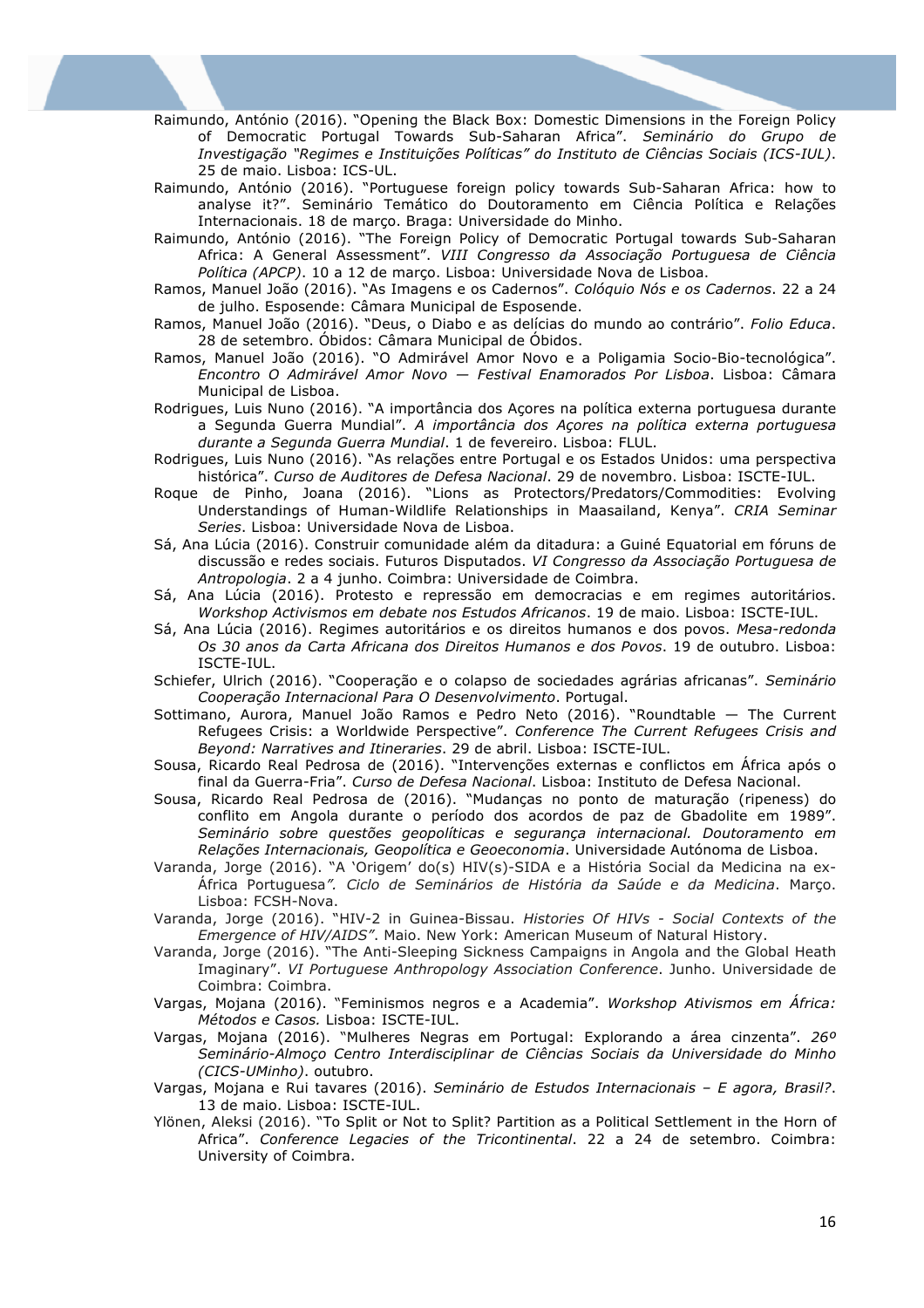# **7 Supervisão de formação avançada**

# **7.1 Pós-doc**

Aleksi Ylönen, *The "Domino Effect" of Secessions in the Horn of Africa: Exploring Secessionism in Post-Partition Ethiopia and Sudan*. Supervisor: Manuel João Ramos.

- Ana Lúcia Sá, *Os "novos intelectuais" e a construção do conhecimento social na África Ocidental*, Supervisor: Eduardo Costa Dias.
- Ana Margarida Esteves, *The emerging action fields of Solidarity Economy: A cross-national, comparative study of five "cooperative communities"*. Supervisor: Rogério Roque Amaro.
- Ana Mónica Fonseca, *A Internacional Socialista e a Promoção da Democracia na Guerra Fria: da Península Ibérica à América Latina*. Supervisor: Luís Nuno Rodrigues.
- Cátia Miriam Costa, *Quebrar o silêncio: poder e circulação discursiva na sociedade colonial e pós-colonial*. Supervisor: Luís Nuno Rodrigues.
- Eduard Gargallo, *Community Conservation and Land Issues in Mozambique and Namibia*. Supervisor: Eduardo Costa Dias.
- Giulia Danielle, *Heterogeneity, challenges and internal struggles: A study on the current Israeli social and political activism*. Supervisor: Luís Nuno Rodrigues.
- Joana Roque de Pinho*, The Volcano as Friend or Foe? Rebuilding of Livelihoods in the Aftermath of the 2014 Fogo Island Eruption, Republic of Cabo Verde – A Collaborative Visual Ethnography*, Supervisor: Clara Carvalho.
- Nuno Vidal, *The impact of Civil Society Organisations on poverty eradication and democratisation processes in Angola*. Supervisor: Rogério Roque Amaro.
- Riccardo Marchi, *Defending Western Civilization. Portuguese Legion and Domestic Countersubversion in Authoritarian Portugal: a transnational perspective (1961-1974)*. Supervisor: Luís Nuno Rodrigues.

#### **7.2 Doutoramento**

- Ana Marta Patrício (2016). *Dinâmicas do Pluralismo Jurídico em Moçambique: estudo de caso do distrito de Mossurize*. Orientador: Fernando Florêncio. Co-orientador: Clara Carvalho. Lisboa: ISCTE-IUL
- Ana Paula Pinto (2016). *O Ensino Técnico – Profissional em Moçambique: Desafios para o Milénio*. Orientador: Maria Antónia Barreto. Lisboa: ISCTE-IUL.
- Ana Rebecca Grandissimo (2016). *Six Years of Political Culture in the EU*. Orientadora: Ana Mónica Fonseca. Lisboa: ISCTE-IUL.
- António Guebe (2016). *A Influência de Educação Formal na Educação Tradicional em Angola: O Caso dos Vahanya*. Orientador: Maria Antónia Barreto. Co-orientador: Clara Carvalho. Lisboa: ISCTE-IUL.
- António Martelo (2016). *A cooperação na área da educação e formação de recursos humanos. O seu contributo para o desenvolvimento local em São Tomé e Príncipe*. Orientador: Maria Antónia Barreto. Lisboa: ISCTE-IUL.
- Carlos Augusto Pinheiro (2016). *A Construção do Estado Colonial em Moçambique*. Orientadora: Ana Lúcia Sá. Lisboa: ISCTE-IUL.
- Carlos Manuel Valentim (2016). *Avelino Teixeira da Mota (1920-1982). Um Oficial de Marinha ao Serviço do Terceiro Império Português*. Orientador: Luis Nuno Rodrigues. Lisboa: ISCTE-IUL.
- Carlos Mendes (2016). *Usos políticos da investigação ambiental em áreas protegidas*. Orientador: Manuel João Ramos. Lisboa: ISCTE-IUL.
- Cláudio Tomás (2016). *Angola como experiencia da Humanidade nos discurso nas práticas alternativas de nação e de reconciliação nacional.* Orientador: Fernando Florêncio. Lisboa: ISCTE-IUL.
- Clélia Pondja (2016). *A Mulher em Moçambique: Dimensões Antropológicas de Género e Reprodução*. Orientador: Clara Carvalho. Lisboa: ISCTE-IUL.
- Diana Pinto (2016). *O papel da comunidade local na conservação e gestão da biodiversidade: O caso do Parque Nacional da Gorongosa, Mocambique.* Co-orientação: Joana Roque de Pinho. Lisboa: Universidade Aberta.
- Esmeralda Neutel Santos Pinto (2016). *A máquina Administrativa Central o Ministério das Colónias/Ultramar e a lógica da decisão racional aos vários níveis*. Orientador: Eduardo Costa Dias. Lisboa: ISCTE-IUL.
- Filomena Capela Correia Amaral (2016). *O conceito de propriedade no quadro da implementação de uma gestão sustentável da floresta congolesa. Orientadora*: Ana Lúcia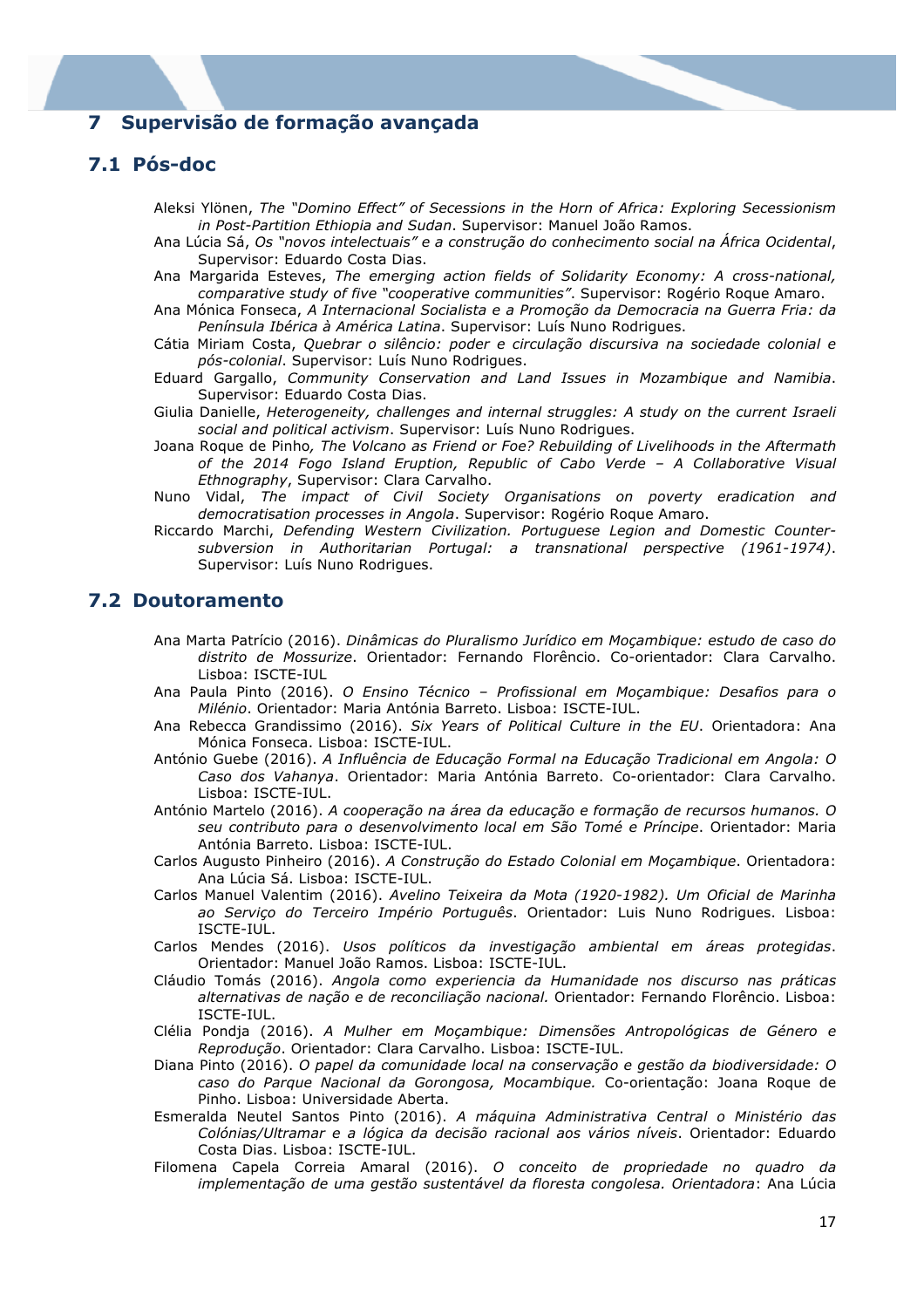Sá. Lisboa: ISCTE-IUL.

- Gilson José Simão Lázaro (2016). *Violência e Resiliência em Angola*. Orientador: Cristina Udelsmann Rodrigues. Lisboa: ISCTE-IUL.
- Horácio Alexandre de Sousa Carvalho Marques Bicho (2016). *Podem os acordos de partilha de poder (Power Sharing) ser uma alternativa para uma paz sustentável e democrática em África? Lições do Quénia e Zimbabwé*. Orientador: André Freire. Lisboa: ISCTE-IUL.
- Inês Marques Casais (2016). *The Legitimacy of the Common Security and Defense Policy of the European Union – EU Security and Defense Missions in Perspective*. Orientador: Tobias Schumacher e co-orientador: Luís Nuno Rodrigues. Lisboa: ISCTE-IUL.
- Irene Banze (2016). *O Ensino Colonial em Moçambique: o caso das missões no sul da Província*. Orientador: Clara Carvalho, co-orientador: Fernando Florêncio. Lisboa: ISCTE-IUL.
- Joacine Katar Moreira (2016). *A cultura di matchundadi na Guiné-Bissau: Género, Violências e Instabilidade Política na Guiné-Bissau*. Orientador Pedro Vasconcelos. Lisboa: ISCTE-IUL.
- Joana Filipa Mota Nunes Guedes (2016). *As implicações teóricas e práticas que a opção pela sustentabilidade económico-financeira tem nas ONGs concessionárias de Microcrédito*. Orientador: Rogério Roque Amaro. Lisboa: ISCTE-IUL.
- Joana Pontes (2016). *Sinais de vida – cartas da guerra colonial portuguesa 1961-1974*. Orientador: Luís Nuno Rodrigues. Co-orientação: Professora Doutora Rita Marquilhas, (CLUL). Lisboa: ISCTE-IUL.
- Joana Vasconcelos (2016). *Iluminando uma dupla invisibilidade: como raparigas e jovens mulheres tentam superar os problemas que afectam os jovens em Bissau (Guiné-Bissau)*. Um estudo de caso. Orientador: Lorenzo I. Bordonaro. Lisboa: ISCTE-IUL.
- Joelma Margarida Almeida (2016). *Insegurança alimentar e migrações forçadas em África*. Orientador: Ulrich Schiefer. Lisboa: ISCTE-IUL.
- Laura Antonini (2016). *Mulheres griotte da Guiné-Bissau. Mães, artistas e genealogistas*. Orientadora: Ana Lúcia Sá. Lisboa: ISCTE-IUL.
- Lino Tanga (2016)*. A territorialização eclesiástica de Angola 1940-1975*. Orientador: Eduardo Costa Dias. Lisboa: ISCTE-IUL.
- Lúcia Maria Teixeira Lopes do Rego Bayan (2016). *Linguagens de poder, cadeias iniciáticas, identidade e coesão social na sociedade Felupe (Guiné-Bissau)*. Orientador: Eduardo Costa Dias. Lisboa: ISCTE-IUL.
- Magdalena Bialoborska (2016). *Origens e transformações de géneros musicais santomenses entre 1900 e 2000*. Orientador: Augusto Nascimento. Lisboa: ISCTE-IUL.
- Maria João Paiva Ruas Baessa Pinto (2016). *Estado, Poder linhageiro e poder religioso muçulmano nos macuas de Nacala (Moçambique)*. Orientador: Eduardo Costa Dias. Lisboa: ISCTE-IUL.
- Mohammedali Yaseen Taha (2016). *Press and Politics and Kurdistan Region of Iraq (1992- 2016)*. Lisboa: ICS-UL. Co-orientador: Angela Movileanu.
- Mojana Vargas Correia da Silva (2016). *A educação na cooperação brasileira para o desenvolvimento: o programa de estudante-convênio e as relações Brasil-África (2000- 2010)*. Orientador: Maria Antónia Barreto. Lisboa: ISCTE-IUL.
- Olga Duarte (2016). *Recepção da Literatura Americana em Portugal no Período da Guerra Fria (1946-1960)*. Orientador: Luis Nuno Rodrigues. Lisboa: ISCTE-IUL.
- Orlando Júlio André Nipassa (2016). *Autonomia e Dependência da Sociedade Civil em Moçambique - Estudo dos Casos das Associações de "tipo religioso" e das de "tipo político*. Orientador: Eduardo Costa Dias. Lisboa: ISCTE-IUL.
- Paula Morgado (2016). *A saúde reprodutiva e materno-infantil entre as mulheres migrantes em Niamey. Trajectórias económicas e decisões terapêuticas*. Orientador: Clara Carvalho. Lisboa: ISCTE-IUL.
- Paulo Jorge Quiteque Inglês (2016). *Reconfiguração social em Angola: ordem local e quotidiano pós-conflito*. Orientador: Franz-Wilhelm Heimer. Lisboa: ISCTE-IUL.
- Pedro da Silva Monteiro (2015). *A logística de Portugal na Guerra em África (1961-1974)*. Orientador: Luís Nuno Rodrigues. Lisboa: ISCTE-IUL.
- Pedro Eugando (2016). *O Programa de investimento público em Educação no Kwanza Sul e o seu impacte na qualidade do sistema educativo da região*. Orientador: Maria Antónia Barreto. Lisboa: ISCTE-IUL.
- Ricardo Falcão (2016). *Apropriação de Tecnologias de Informação e Comunicação no Senegal: Sociabilidades, Migrações e Mudança Social*. Orientador: Clara Carvalho. Lisboa: ISCTE-IUL.
- Rui André Lima Gonçalves da Silva Garrido (2016). *A África Lusófona na escalada homofóbica do continente africano: Estudo comparativo de Angola, Cabo Verde e São Tomé e Príncipe*. Orientador: Ana Lúcia Sá. Lisboa: ISCTE-IUL.
- Rui Velez (2016)*. Caetano, Spínola e Mobuto - As Relações de Portugal com o Zaire (1970-*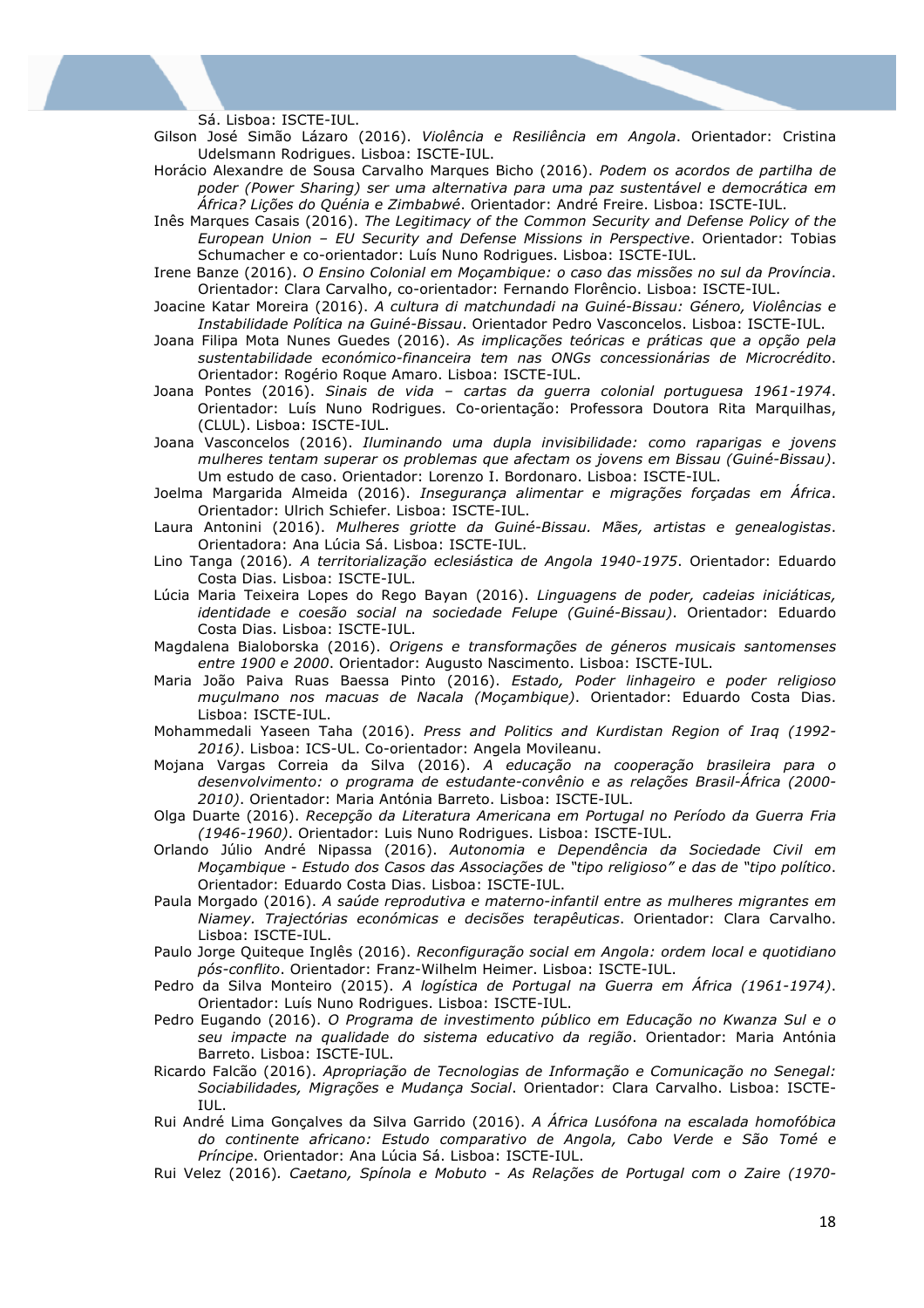*1974)*. Orientador: Luís Nuno Rodrigues. Lisboa: ISCTE-IUL.

- Saico Djibril Balde (2016). *Do Bandim (Bissau) Ao Rossio (Lisboa): O Impacto Das Remessas Dos Emigrantes Nas Sociedades Guineenses*. Orientador: Eduardo Costa Dias. Lisboa: ISCTE-IUL.
- Stefano Loi (2016). *A evolução da instituição do Estado-Maior: 1806-1918. Os casos alemão, britânico, francês e português em perspectiva comparada*. Orientador: Luís Nuno Rodrigues. Lisboa: ISCTE-IUL.
- Thiago Carvalho (2016). *As Relações Luso-Brasileiras, 1969-1985. A Reconfiguração dos Vínculos Bilaterais*. Orientador: Luís Nuno Rodrigues. Lisboa: ISCTE-IUL.
- Vanessa Reis (2016), *A Antártida no Espaço Geopolítico do Atlântico Sul*. Lisboa: ISCTE-IUL. Coorientador Luís Nuno Rodrigues.
- Vasco Martins (2016). The plateau of trials: modern ethnicity in Angola. Orientador: Fernando Florêncio. Lisboa: ISCTE-IUL.
- Victor Manuel Eustáquio dos Santos (2016). *A comunicação em Angola na era digital com*. Orientador: Eduardo Costa Dias. Lisboa: ISCTE-IUL.
- Vítor Alexandre Antunes Lourenço (2016). *Estado, Autoridades Tradicionais e Processos Políticos no Gana Pós-Colonial: O caso da Região Asante*. Orientador: José Fialho Feliciano. Lisboa: ISCTE-IUL.

#### **7.3 Mestrados**

- Amélia Lopes de Almeida Dias Luis (2016). *Porquê o Empreendedorismo Inclusivo*. Orientador: Rogério Roque Amaro. Lisboa: ISCTE-IUL.
- Ana Catarina Macedo Salvador (2016). *Estratégias de Comunicação e Tecnologia para o sucesso de Novos Negócios nas Indústrias Criativas — Dois Estudos de Caso*. Orientador: Cátia Miriam Costa. Lisboa: ISCTE-IUL.
- Ana Francisca Lopes Regêncio (2016). *A re-emergência do mercado tradicional alicerçado nos pressupostos da Economia Solidária*. Orientador: Rogério Roque Amaro. Lisboa: ISCTE-IUL.
- Ana Margarida Martins Cardoso (2016). *O papel das Organizações não-Governamentais no processo de peacebuilding — Caso de estudo o conflito Kosovar durante o período de 1999 a 2003*. Orientador: Luís Bernardino. Lisboa: ISCTE-IUL.
- Ana Mónica Gomes Pereira Canário (2016). *Vénus Tunisina: O impacto da Primavera Árabe no estauto social e politico das mulheres na Tunísia — O Artigo 28º, a Lei da Família e o ativismo partidário*. Orientador: Ana Mónica Fonseca. Lisboa: ISCTE-IUL.
- Ana Rita Dolores Frazão (2016). *Redes Portuguesas da economia Solidária: caracterização e principais desafios*. Orientador: Rogério Roque Amaro. Lisboa: ISCTE-IUL.
- Ana Teresa Racha Caeiro (2016). *Programa Bolsa Família enquanto estratégia de desenvolvimento*. Orientador: Clara Carvalho. Lisboa: ISCTE-IUL.
- André Filipe Ferreira de Almeida (2016). *O Pequeno Agricultor Africano: O problema que enfrenta e perspectivas sobre o seu futuro*. Orientador: Ana Larcher. Lisboa: ISCTE-IUL.
- Andreia Cristina Gomes Veríssimo (2016). *A participação nas questões de género no âmbito do desenvolvimento humano — a promoção do ativismo femenista*. Orientador: Rogério Roque Amaro. Lisboa: ISCTE-IUL.
- Andreia Filipa da Silva Marcelino (2016). *Abordagens do Desenvolvimento: Desenvolvimento Local e Buen Vivir*. Orientador: Rogério Roque Amaro. Lisboa: ISCTE-IUL.
- Andreia Filipa Rodrigues Ladeira (2016). *1976-1980: O realinhamento politico-diplomático de Portugal nas Nações Unidas*. Orientador: Luís Nuno Rodrigues. Lisboa: ISCTE-IUL.
- Antonica Moreira Maria (2016). *A solidariedade social territorial no processo de (re)construção da cidadania no quadro do desenvolvimento local — o exemplo do refood de telheiras como estudo de caso*. Orientador: Rogério Roque Amaro. Lisboa: ISCTE-IUL.
- António Manuel Pinheiro Santos (2016). *Imprensa como indicador. A representação dos temas económicos e internacionais nos media Portugueses*. Co-orientador: Cátia Miriam Costa.
- António Manuel Resende Lima (2016). *O papel dos atores externos na transição democrática e no pós-comunismo*. Orientador: Ana Mónica Fonseca. Lisboa: ISCTE-IUL.
- Benedikt Höll (2016). *Cultural NGOs interventions in post-genocide contexts: the case of the CLA in Cambodia (2009-2016)*. Orientador: Riccardo Marchi. Lisboa: ISCTE-IUL.
- Bernardino Ambrósio da Costa (2016). *Diáspora guineense como Agente de Desenvolvimento Local:O papel das Associações Guineenses em Portugal nos Projetos de Cooperação e Desenvolvimento na Guiné-Bissau*. Orientador: Clara Carvalho. Lisboa: ISCTE-IUL.

Carla Isabel Moreira Fernandes (2016). *Sustentabilidade das Organizações de Economia Social*. Orientador: Rogério Roque Amaro. Lisboa: ISCTE-IUL.

Carla Isabel Serrão Presa Fernandes (2016). *As Políticas e os Programas de Combate à Pobreza em Angola*. Orientadora: Ana Larcher. Lisboa: ISCTE-IUL.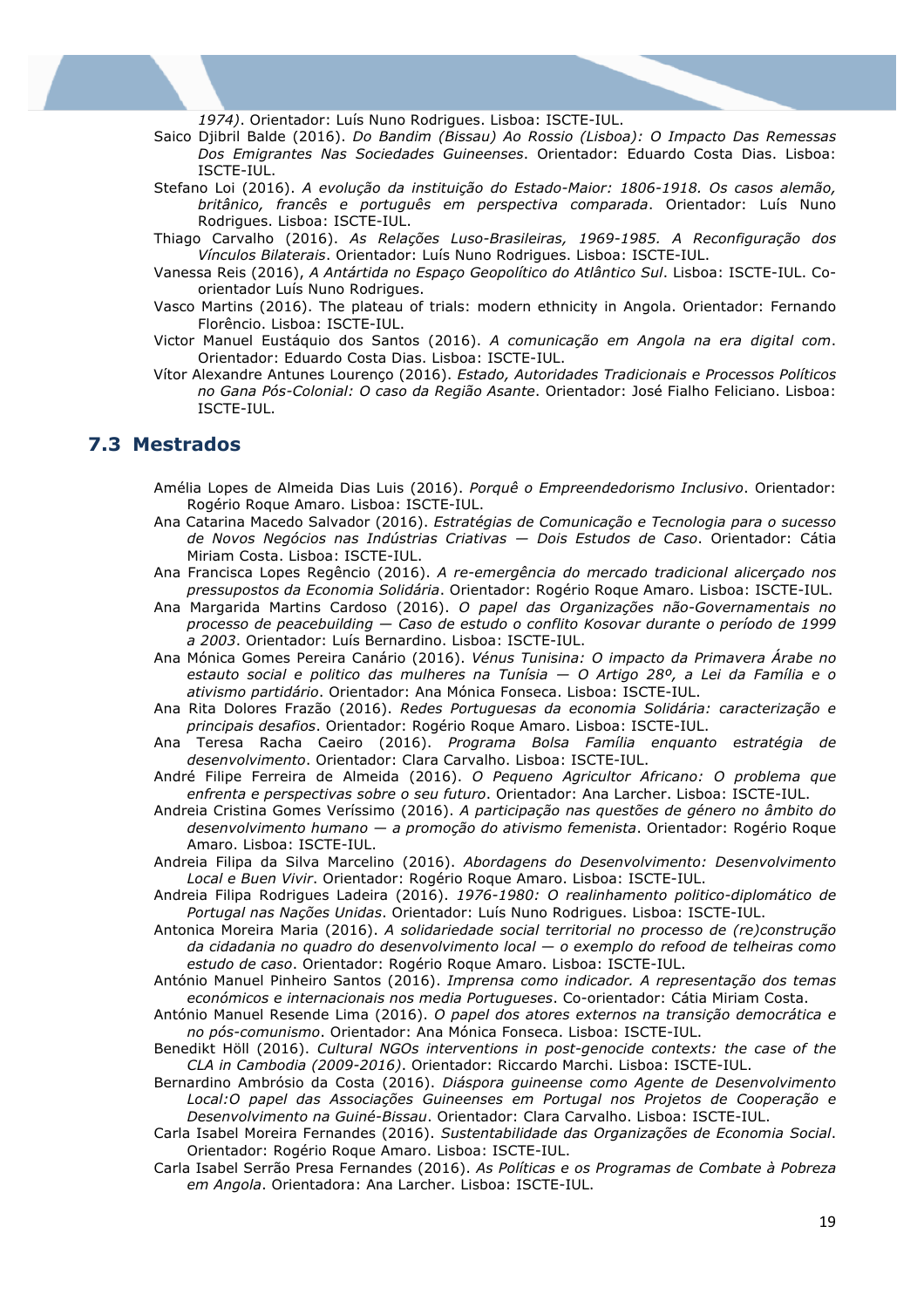Carolina Varela (2016). *Diplomacia Científica no quadro das relações multilaterais: o caso da CPLP*. Co-orientadora: Cátia Miriam Costa. Lisboa: ISEG-UL.

Catarina Alves Correia (2016). *Mulheres e Protesto Político: Revoltas populares em Moçambique*. Orientação: Ana Lúcia Sá; Co-orientação: Vasco Martins. Lisboa: ISCTE-IUL.

- Catarina Bela Ferreira Garcia Ribeiro (2015). *How and Why has Foreign direct investment taken place between Portugal and China from 2010-2014*. Orientador: Fernando Jorge Cardoso. Lisboa: ISCTE-IUL.
- Cátia Sofia Lebre Feio (2016). *Marketing Sustentável: As Práticas de Marketing da EDP e a Gestão da sua Reputação Empresarial a Nível Nacional e Internacional*. Orientadora: Cátia Miriam Costa. Lisboa: ISCTE-IUL.
- Celestino Soares (2016). *Memórias dos presos políticos angolanos no Campo de Concentração do Tarrafal (1962-1974)*. Orientador: Ana Lúcia Sá; Co-orientador: Diana Andringa. Lisboa: ISCTE-IUL.
- Dandara Silvia Matos (2016). *Um registo da História: o jornal Revolução nos primeiros passos da República Democrática de São Tomé e Principe*. Orientador: Augusto Nascimento. Lisboa: ISCTE-IUL.
- Daniela Vilela (2016). *Political Financing in Portugal: what is new after the crises? Master in Political Science*. Orientador: Marcelo Moriconi Bezerra. Lisboa: ISCTE-IUL.
- David Alexandre Pinto Martins Direito (2016). *Relações de Portugal com a NATO entre 1974 e 1976*. Orientador: Luís Nuno Rodrigues. Lisboa: ISCTE-IUL.
- David Silva Ferreira (2016). *Segurança e Defesa na União Europeia — Consequências do Pivot dos Estados Unidos da América para a região da Ásia-Pacífico*. Orientador: Luís Nuno Rodrigues. Co-orientador: Inês Marques Ribeiro. Lisboa: ISCTE-IUL.
- Denise Helena Camacho (2016). *Género e Saúde no Desenvolvimento. O contributo de uma ONG". Os cumprimentos das metas dos OBM no caso de Género e Saúde*. Orientador: Rogério Roque Amaro. Lisboa: ISCTE-IUL.
- Diogo Portela Craveiro (2016). *A Pátria do Futebol: a comunidade imaginada do Brasil*. Orientador: Luís Nuno Rodrigues; Co-orientador: Marcelo Moriconi Bezerra. Lisboa: ISCTE-IUL.
- Domingos Marcos Cúnua Alberto (2016). As *Relações Políticas Luso-Angolanas: 1976-1991*. Orientador: Ana Mónica Fonseca. Lisboa: ISCTE-IUL.
- Élida Patrícia Semedo Silva (2016). *Participação Política das Mulheres em Cabo-Verde - Estudo de caso das eleições legislativas em 2016*. Orientadora: Ana Lúcia Sá. Lisboa: ISCTE-IUL.
- Elisangela Filomena Semedo Varela (2016). *Cidadania Ambiental nas escolas do EBI público e Cabo Verde*. Orientadora: Maria Antónia Barreto. Lisboa: ISCTE-IUL.
- Elizabeth Groh (2016). *Community based climate adaptations: experiences of the Mijikenda in Coastal Kenya*. Orientadora: Ana Larcher. Lisboa. ISCTE-IUL.
- Eszter Zaborszky (2016). *Women's Participation in Parliament, The case of Rwanda*. Orientadora: Ana Lúcia Sá. Lisboa. ISCTE-IUL.
- Eugenio Sérgio Ndamenaposy (2016). *O Potencial de Desenvolvimento das Sociedades agrárias em África: estratégias de gestão da terra e dos recursos hidricos no munícipio do Cuvelai em Angola*. Orientador: Ulrich Schiefer. Lisboa: ISCTE-IUL.
- Fernando Ampudia de Haro (2016). *A Economia Social e Solidária Vista Pela Economia Convencional*. Orientador: Rogério Roque Amaro. Lisboa: ISCTE-IUL.
- Fernando Manuel Cristóvão Rodrigues (2016). *Cáritas de Setúbal — contributos para cidadania*. Orientador: Rogério Roque Amaro. Lisboa: ISCTE-IUL.
- Filomena Capela Correia Amaral (2016). *Des relations impossibles: Conflits associés à la mise en oeuvre d'une gestion durable des forêts en RDC*. Co-orientadora: Ana Larcher Carvalho. Lisboa: ISCTE-IUL.
- Francisco Armando Bilima Té (2016). *Visões políticas do sistema educativo na Guiné-Bissau em perspectiva comparada*. Orientadora: Maria Antónia Barreto. Lisboa: ISCTE-IUL.
- Garcia Pedro David Paulo (2016). *Reflexão sobre a vida política económica e social dos "indígenas" em Angola (1930-1961) e suas repercussões*. Orientador: António Guebe. Luanda: Universidade Agostinho Neto.
- Gisele Christini de Sousa Lobato (2016). *O Brasil e a independência de Angola (1975): política externa oficial e diplomacia militar paralela*. Orientadora: Luís Nuno Rodrigues. Lisboa: ISCTE-IUL.
- Gracieth Vumbi de Almeida (2016). *Até que ponto as melhorias da proteção social para as zungueiras ajuda na ação para o desenvolvimento*. Orientadora: Clara Carvalho. Lisboa: ISCTE-IUL.
- Gustavo Martins Gravelho (2106). *O impacto da guerra de 2008 na Geórgia nas relações entre a União Europeia e a Rússia*. Orientador: Luis Nuno Rodrigues; Co-orientador: Inês Marques Ribeiro. Lisboa: ISCTE-IUL.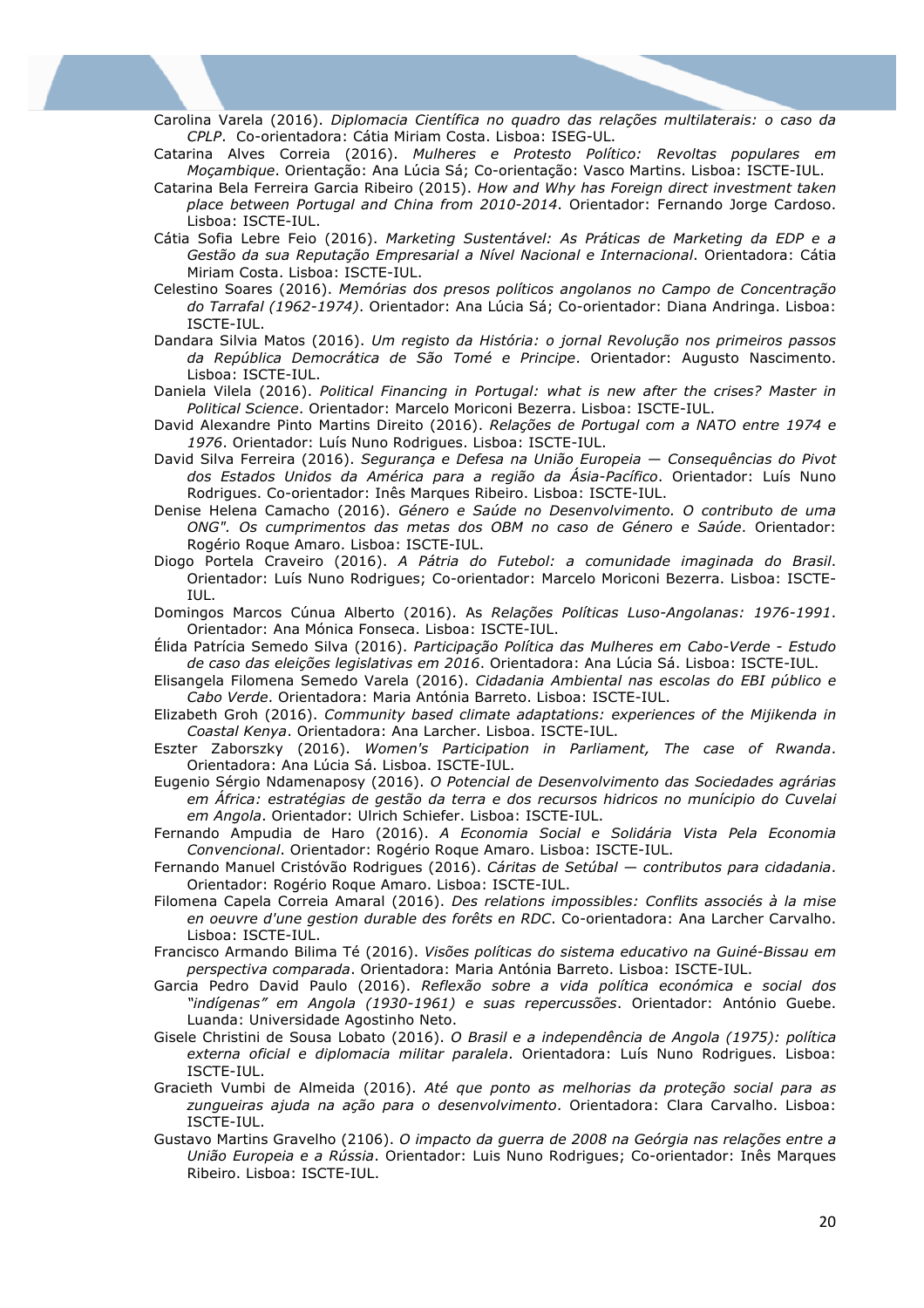Helcikia Santos (2016). *Análise do Processo Migratório entre Nigéria e São Tomé e Principe*. Orientador: Ulrich Schiefer. Lisboa: ISCTE-IUL.

- Hélder Emanuel Ferreira Gomes (2016). *A CPLP após a entrada da Guiné-Equatorial*. Orientadora: Ana Lúcia Sá. Lisboa: ISCTE-IUL.
- Hugo Manuel de Sousa Amaral Pinto Gouveia (2016). *A Performance Teatral como Terapêutica: o estudo de caso do Grupo de Teatro Terapêutico do Hospital Júlio de Matos*. Orientadora: Clara Carvalho. Lisboa: ISCTE-IUL.
- Inês de Brites Garcia Carrilho (2016). *O paradigma das mulheres no pós-conflito — a vida depois da guerrilha*. Orientador: Luis Fretes Carreras. Lisboa: ISCTE-IUL.
- Inês Filipa Anacleto Pião (2016). *Organizações da sociedade civil e educação para os direitos humanos em Cabo Verde e Guiné-Bissau: um estudo comparado*. Orientador: Ana Lúcia Sá; Co-orientador: Maria Antónia Barreto. Lisboa: ISCTE-IUL.
- Inês Margarida Domingues Moita (2016). *Terrorismo e Direitos Humanos: O Caso do Reino Unido*. Orientador: Luís Nuno Rodrigues; Co-orientador: Inês Marques Ribeiro. Lisboa: ISCTE-IUL.
- Inês Moreira Cabral (2106). *A União Europeia como ator de segurança marítima no Golfo da Guiné*. Orientador: Luís Nuno Rodrigues; Co-orientador: Inês Marques Ribeiro. Lisboa: ISCTE-IUL.
- Joana Filipa dos Santos Rodrigues (2016). *Jornalismo, Desenvolvimento e Direitos Humanos: que relação? Um estudo de caso da DW Português para África*. Orientador: Rogério Roque Amaro. Lisboa: ISCTE-IUL.
- Joana Filipa Monteiro de Jesus Loureiro (2016). *Princípio da Reciprocidade: práticas utilizadas na aldeia de Vila Boa*. Orientador: Rogério Roque Amaro. Lisboa: ISCTE-IUL.
- Joana Inês Carrilho da Silva (2016). *Os impactos do Desenvolvimento Local*. Orientador: Rogério Roque Amaro. Lisboa: ISCTE-IUL.
- Joana Luis Lopes de Almeida Sande (2016). *Os Refugiados em Portugal, estudo das características e o trabalho que é realizado pelo Serviço Jesuíta aos Refigiados com os mesmos. À luz do conceito do Desenvolvimento Humano estudar aquilo que pode ser melhorado e aplicado*. Orientador: Rogério Roque Amaro. Lisboa: ISCTE-IUL.
- Joana Maria Andrade Coelho Nunes Portugal (2016). *Efeitos na inclusão social percebidos pelos participantes num programa de mentoria: o caso do PENDULUM*. Orientador: Rogério Roque Amaro. Lisboa: ISCTE-IUL.
- Joana Sílvia de Oliveira Dinis (2016). *Full Table, Full Life: Health, Nutritional Status and life Narratives on a sample of elderly people in the District of Coimbra, Portugal*. Orientador: Jorge Varanda. Coimbra: Universidade de Coimbra.
- João Carlos Barbosa Bandeira (2016). *A escola como ator do desenvolvimento local*. Orientador: Rogério Roque Amaro. Lisboa: ISCTE-IUL.
- João Carlos Carneiro Viana (2016). *As relações russo-azeris: A importância da teoria de Mackinder no sul do Cáucaso*. Orientador: Filipe Luís de Vasconcelos Romão. Co-orientador: Marcos Farias Ferreira. Lisboa: ISCTE-IUL.
- João Daniel Fonseca Faustino (2016). *O Financiamento das Instituições da Economia Social - Estudo de caso do LapiNorte*. Orientador: Rogério Roque Amaro. Lisboa: ISCTE-IUL.
- Jorge Manuel Gomes Ribeiro (2016). *O Corpo de Estado-Maior (CEM) e a doutrina portuguesa de contrassubversão (1958 a 1963)*. Orientador: Luis Nuno Rodrigues. Lisboa: ISCTE-IUL.
- José António Cebola (2016). *Análise da Colaboração entre o Estado e o Terceiro Sector no âmbito da Formação profissional de Mulheres Adultas nas Zonas Rurais: o Caso da ADRA na Humpata*. Orientador: Maria Antónia Barreto. Lisboa: ISCTE-IUL.
- José Júlio Mocho Ceitil (2016). *Sair da Guiné à Boleia do Futebol, A Migração de Jovens Guineenses para Portugal entre 1998 e 2015*. Orientador: Ana Lúcia Sá. Lisboa: ISCTE-IUL.
- José Manuel dos Santos Carrascozinho Bonito Viegas (2016). *A Soberania Dos Estados Na Ordem Internacional: O caso da "Responsibility to Protect" no Conselho de Segurança das Nações Unidas*. Orientador: Luís Nuno Rodrigues. Lisboa: ISCTE-IUL.
- Kanako Shimada (2016). *Desenvolvimento e Desafio de Relação Económica entre o Japão e África — Estudo Caso nos países da CPLP*. Orientador: Fernando Jorge Cardoso. Lisboa: ISCTE-IUL.
- Karen Nicole Hernandez Rodriguez (2016). *Importance of the Education for All Programme of the UNESCO in the Education Development of São Tomé and Príncipe during the years 2000-2015*. Orientador: Clara Carvalho. Lisboa: ISCTE-IUL.
- Katia Gorostiaga (2016). *Interrupciones anticipadas de presidencias constitucionales: ¿Inciden las estrategias de los Presidentes en las interrupciones anticipadas de sus mandatos?*. Coorientador: Luis Fretes Carreras. México: FLACSO.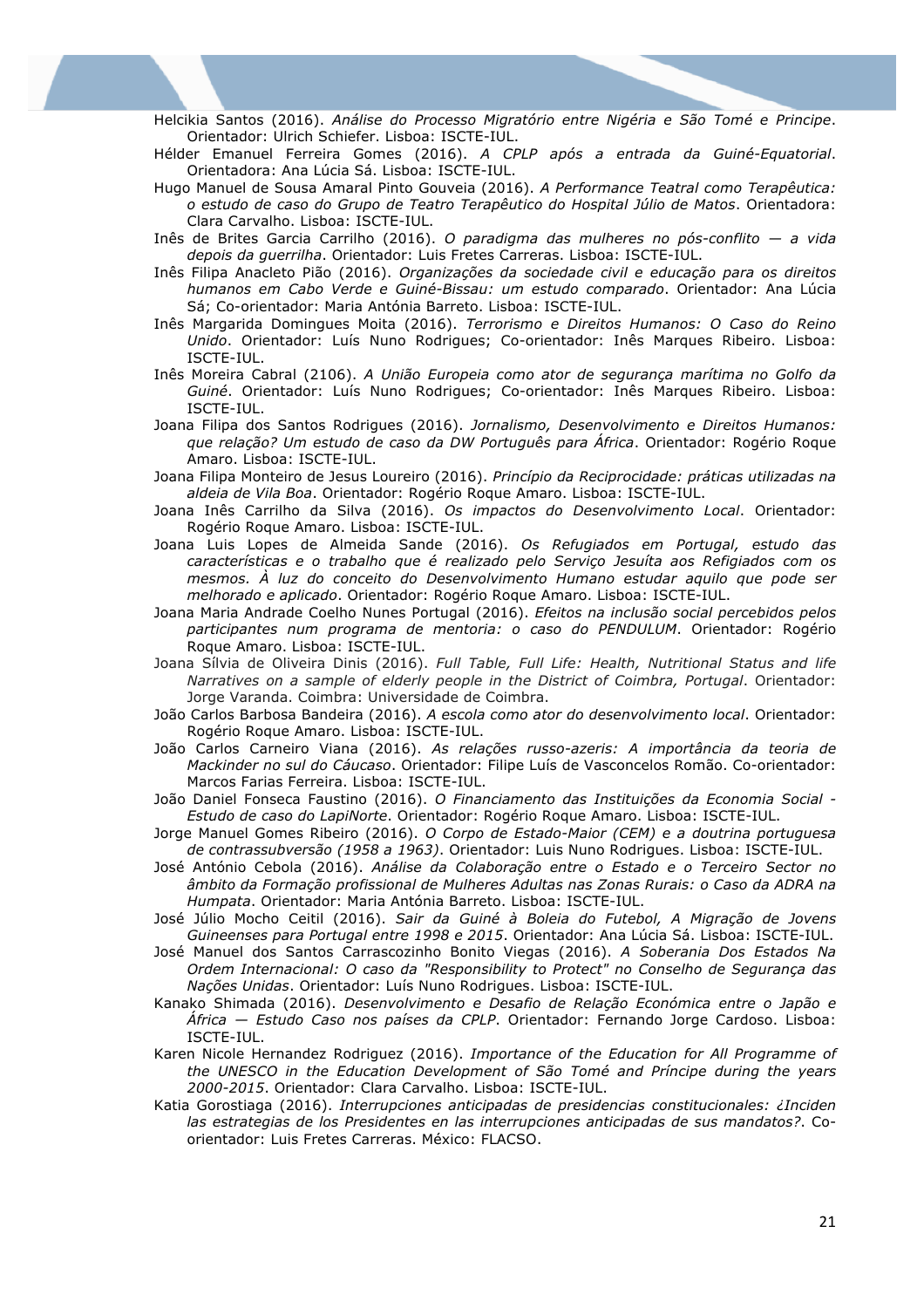Kenia Caroline Vieira da Silva Cuna (2016). *O pensamento mágico e o relacionamento com os espiritos em sociedades agrárias africanas: uma questão de ordem e desordem social*. Orientador: Ulrich Schiefer. Lisboa: ISCTE-IUL.

- Laura Elisabete Figueiredo Brito (2016). *Competência cultural em saúde — caso específico da relação dos profissionais de saúde com a comunidade cigana,* Master Medical Anthropology. Orientador: Jorge Varanda. Coimbra: Universidade de Coimbra.
- Loide Eveline Gonçalves Borges (2016). *Contributos do turismo sustentável para o desenvolvimento comunitário: o caso de lajedos*. Orientador: Rogério Roque Amaro. Lisboa: ISCTE-IUL.
- Luis Sáez Jiménez (2016). *Influência dos Estados Unidos de América nas relações Federação Russa-Venezuela de Venezuela nos anos 2004-2008*. Orientador: Filipe Luís de Vasconcelos Romão. Lisboa: ISCTE-IUL.
- Luísa Corte Real (2016). *Comunicação Internacional de Ciência: estudo de caso sobre a Fundação Champalimaud*. Co-orientador: Cátia Miriam Costa. Lisboa: ISCTE-IUL.
- Maria Isabel de Sousa Uva da Cunha Passo (2016). *A União Europeia como actor no Mediterrâneo: a operação EUNAVFORMED/Sophia*. Co-orientador: Inês Marques Ribeiro. Lisboa: ISCTE-IUL.
- Maria Teresa Pacheco (2016). *Dengue-Fatores Endemicos e Sociais.* Orientador: Jorge Varanda; Co-Orientador: Clara Carvalho. Lisboa: ISCTE-IUL.
- Marta Neves Lima (2016). *A Instrumentalização Política do "Terrorismo" pós 11 de setembro: O caso das FARC*. Orientador: Filipe Luís de Vasconcelos Romão. Lisboa: ISCTE-IUL.
- Pâmella Maria Da Silva Mendonça (2016). As relações comerciais entre Brasil e Portugal. Orientador: Luis Nuno Rodrigues. Lisboa: ISCTE-IUL.
- Pascoal João Luis (2016). *A decadência do Tráfico de Escravos e a Reconversão das actividades económicas (1870-1900): O caso do sul de Angola*. Orientador: António Guebe. Luanda: Universidade Agostinho Neto
- Pedro Miguel Fontoura Aires (2106). *O que é a revolução cubana?* Orientador. Luis Fretes Carreras. Lisboa: ISCTE-IUL.
- Pedro Miguel Veloso Nabais (2016). *Chinese OFDI in Portugal. Can the determinants that move Chinese OFDI be applied in the Portuguese case?*. Co-orientador: Cátia Miriam Costa. Lisboa: ISCTE-IUL.
- Pedro Nuno Pestana Soares (2016). *Um estudo etnográfico sobre o acolhimento e reintegração social de crianças acusadas de feitiçaria em Angola*. Orientador: Clara Carvalho. Lisboa: ISCTE-IUL.
- Pernet Sabine (2016). *Empreendedorismo e capacitação dos jovens em meio rural. estudo de caso no Togo*. Orientador: Rogério Roque Amaro. Lisboa: ISCTE-IUL.
- Rafael José Sanches Garcia (2016). *Turismo Solidário*. Orientador: Rogério Roque Amaro. Lisboa: ISCTE-IUL.
- Ratmir Flávio Cuna (2016). *Problemas de comunicação de sociedades de conhecimento e sociedades agrárias africanas: Estudo de caso de Moçambique*. Orientador: Ulrich Shciefer. Lisboa: ISCTE-IUL.
- Rodrigo Gomes Quintas da Silva (2016). *Democracia e Sociedade Civil: a Importância do Contexto Internacional*. Orientador: Filipe Luís de Vasconcelos Romão. Lisboa: ISCTE-IUL.
- Rosa Ana Santos Rocha Pato (2016). *A literatura no Estado Novo nos anos 1940s*. Orientador: Ana Mónica Fonseca. Lisboa: ISCTE-IUL.
- Rui Manuel Diniz Estrela (2016). *Entreajuda, uma estratégia de emancipação?*. Orientador: Rogério Roque Amaro. Lisboa: ISCTE-IUL.
- Tatiana da Costa (2106). *A Cooperação entre a União Europeia e a União Africana no domínio da Segurança: Análise das missões AFISMA e MISCA*. Orientador: Ana Lúcia Sá; Coorientador: Inês Marques Ribeiro. Lisboa: ISCTE-IUL.
- Telma Inês Ferreira Figueiredo (2016). *Humoristicamente correto: usos da liberdade de expressão na produção humorística*. Orientador: Manuel João Ramos. Lisboa: ISCTE-IUL.
- Tiago Samuel Rocha Marques (2016). *Relações Luso-britânicas (1970/74) — Uma perspectiva inglesa*. Orientador: Ana Mónica Fonseca. Lisboa: ISCTE-IUL.
- Valter Manuel Medeiros Gomes (2016). *A entrada da China em África como condicionalidade da Cooperação portuguesa*. Orientador: Clara Carvalho. Lisboa: ISCTE-IUL.
- Vera Ana da Silva Matias (2016). *Cooperação para o Desenvolvimento: projetos na área da Educação*. Orientador: Maria Antónia Barreto. Lisboa: ISCTE-IUL.
- Vera Lúcia Serra Duarte (2016). Caminhos para a Diminuição da Mortalidade Infantil: O Caso de Sucesso Português. Orientador: Clara Carvalho. Lisboa: ISCTE-IUL.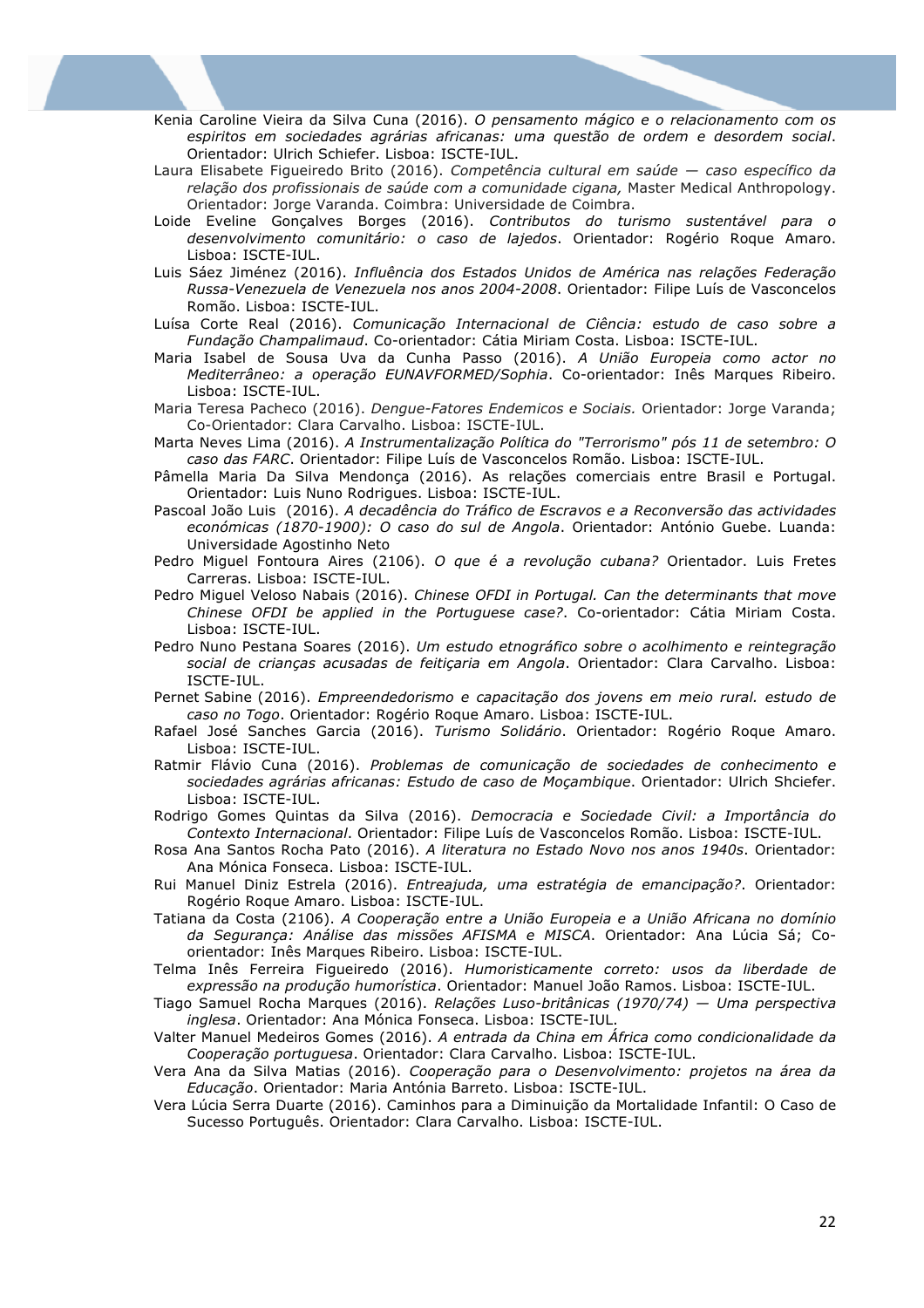# **7.4 Promoção de Cultura Científica**

- Almeida, Eugénio Costa (2016). Apresentação da Conferência *Angola na Comissão do Golfo da Guiné e na Zona de Paz Cooperação do Atlântico Sul*.
- Falcão, Ricardo (2016). África a pensar-se a si mesma: os 'Ateliers de la Pensée' em Dakar. CEI-IUL Changing World Blog.
- Falcão, Ricardo (2016). CEI-IUL é Parceiro num Projecto de Combate e Prevenção do Corte/Mutilação Genital Feminino. CEI-IUL Changing World Blog
- Falcão, Ricardo (2016). Na Gâmbia, contra todas as expectativas, Yahya Jammeh reconhece a derrota. *Blog Changing World*.
- Falcão, Ricardo (2016). What About Deforestation? Narratives that don't fit in the South (Forest Guinea and Haiti). CEI-IUL Changing World Blog.
- Farré, Albert (2016). Book review: Büscher, Bram, 2013, *Transforming the Frontier. Peace Parks and the Politics of Neoliberal Conservation in southern Africa*, Durham and London: Duke University Press". *Social Anthropology/Antropologie Social,* 24 (1), 106-108.
- Farré, Albert (2016). Resenha da Tese de Doutorado do Álvaro Alconada, 2013, *Madjonjoni. Sociedad, cultura y migración en el sur de Mozambique*. Tesis de doctorado defendida en el Departamento de Antropología de la Universidad Complutense de Madrid. *Studia Africana,* 25*.*
- Nascimento, Augusto (2016). Eugénio Tavares: um cabo-verdiano apóstolo da República em Cabo Verde e nos EUA. *Blog Memória das gentes que fazem a história*. 19 de fevereiro.
- Raimundo, António (2016), A Iminência do 'Brexit': Perspetivas e Consequências para Portugal, *Viewpoints series*. CEI-IUL Changing World Blog (24 de novembro de 2016).
- Raimundo, António (2016), Portugal: balancing a centuries-old alliance with a modern commitment to the EU, *"Preparations for a Brexit" series*. LSE BrexitVote Blog (6 May 2016).
- Ribeiro, Inês Marques (2016). "10 Things to Read About the European Union as a Global Actor". *Blog Changing World.*
- Ribeiro, Inês Marques (2016). "10 Things to Read About the UN Secretary-General". *Blog Changing World.*
- Ribeiro, Inês Marques (2016). "And the 2016 Nobel Peace Prize goes to…" Juan Manuel Santos". *Blog Changing World.*
- Ribeiro, Inês Marques (2016). "Everything You Ever Wanted to Know About How US Presidential Elections Work" (Infografia). *Blog Changing World.*
- Ribeiro, Inês Marques (2016). "Juncker and the State of the (European) Union". *Changing World.*
- Ribeiro, Inês Marques (2016). "Review: All or Nothing? European and British Strategic Autonomy after The Brexit. *Changing World.*
- Ribeiro, Inês Marques (2016). "The Dangers of Trump's Presidency for the European Union". *Blog Changing World.*
- Ribeiro, Inês Marques (2016). "This Week in the News (October 28, 2016). *Changing World.*
- Roque de Pinho, J. (2016), *Exhibition Voices of Cantanhez*, Co-curator (with the Fotógrafos of Cabambol), The Minoh Association for Global Awareness (MAFGA), Minoh City, Osaka, Japan, 13-16 agosto.
- Roque de Pinho, J. (2016). *Exhibition Voices of Cantanhez,* Co-curator (with the Fotógrafos of Cabambol), Organized by the Minoh City Office and the School of Foreign Studies, Osaka University, Osaka, Japan, 9 julho – 11 agosto.
- Roque de Pinho, J. (2016). *Pictures of Change: A collaborative visual research project with rice farmers in Cantanhez National Park, Guinea-Bissau*. Activisms in Docs. LARGO Cafe Estudio, Lisbon, Portugal, 18 de novembro.
- Seibert, Gerhard (2016). Cabo Verde. In: Jon Abbink, Sebastian Elischer, Andreas Mehler, Henning Melber (Eds.), Africa Yearbook 12. Politics, Economy and Society South of the Sahara in 2015, pp. 64-69. Leiden & Boston: Brill Academic Publishers 2016. ISBN 9789004314788
- Seibert, Gerhard (2016). São Tomé and Príncipe: presidential elections put an end to 25-year period of cohabitation. *Presidential Power. Presidents and Presidential Politics Around the World*. September 12, 2016 http://presidential-power.com/?cat=250
- Seibert, Gerhard (2016). "São Tomé and Príncipe". In Jon Abbink, Sebastian Elischer, Andreas Mehler, Henning Melber (Eds.), *Africa Yearbook 12. Politics, Economy and Society South of the Sahara in 2015*, pp. 250-255. Leiden & Boston: Brill Academic Publishers 2016. ISBN 9789004314788
- Vargas, Mojana (2016). Entrevista à Rádio Afrolis sobre ativismos africanos.